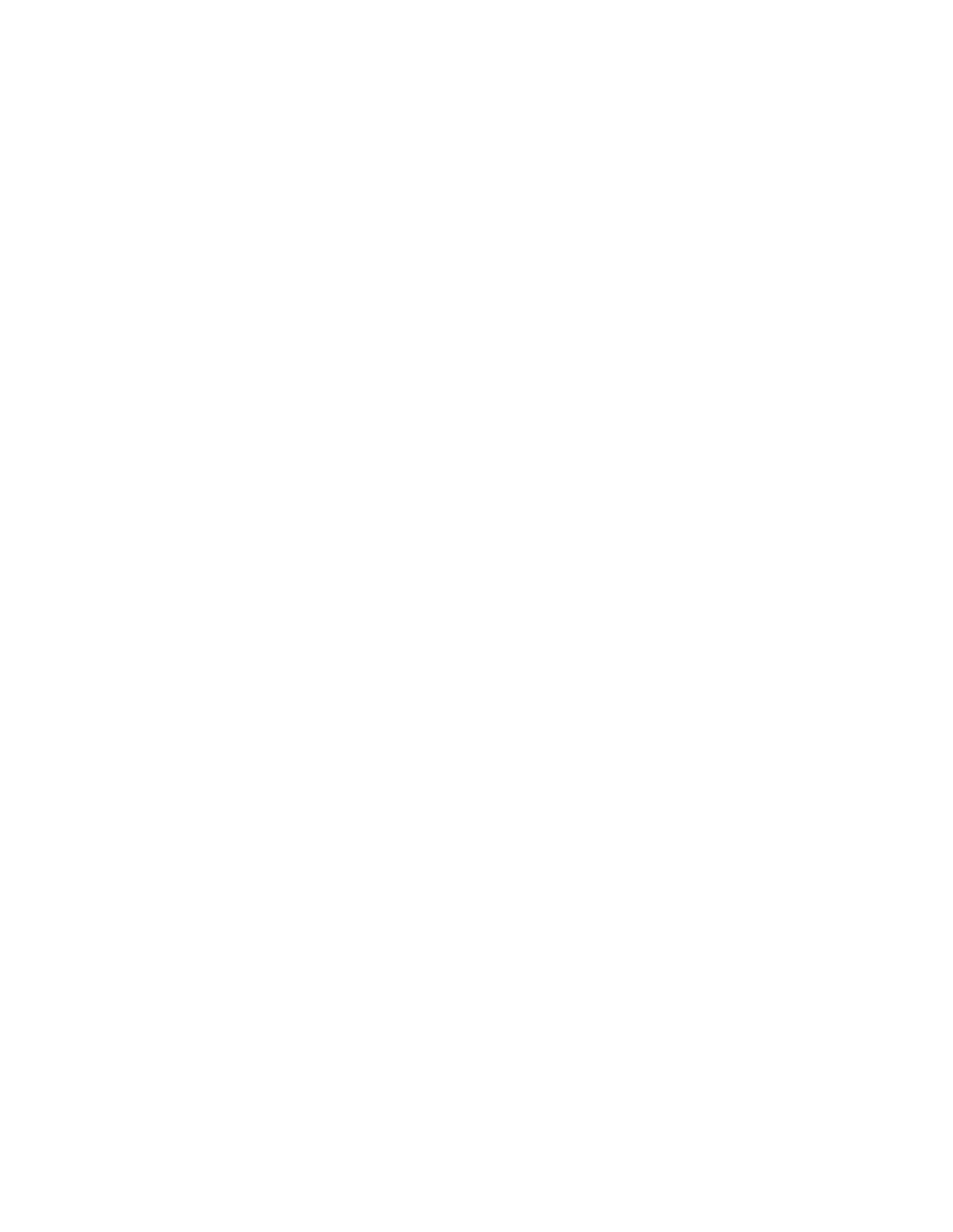## **TABLE OF CONTENTS**

| I.  | The Decision Below Creates a New and Unusually<br>Expansive Categorical Immunity from Judicial<br>Review for Copyright Legislation5 |
|-----|-------------------------------------------------------------------------------------------------------------------------------------|
| Π.  | The Categorical Exclusion Proposed by the<br>Court of Appeals is Based on a Misconstruction                                         |
| Ш.  | Legislation That Substantially Expands Copyright<br>Should Be Subject to Heightened First Amendment                                 |
| IV. | The Categorical Exclusion is Necessary to the<br>Holding Below, as the CTEA is Unlikely to Survive                                  |
|     |                                                                                                                                     |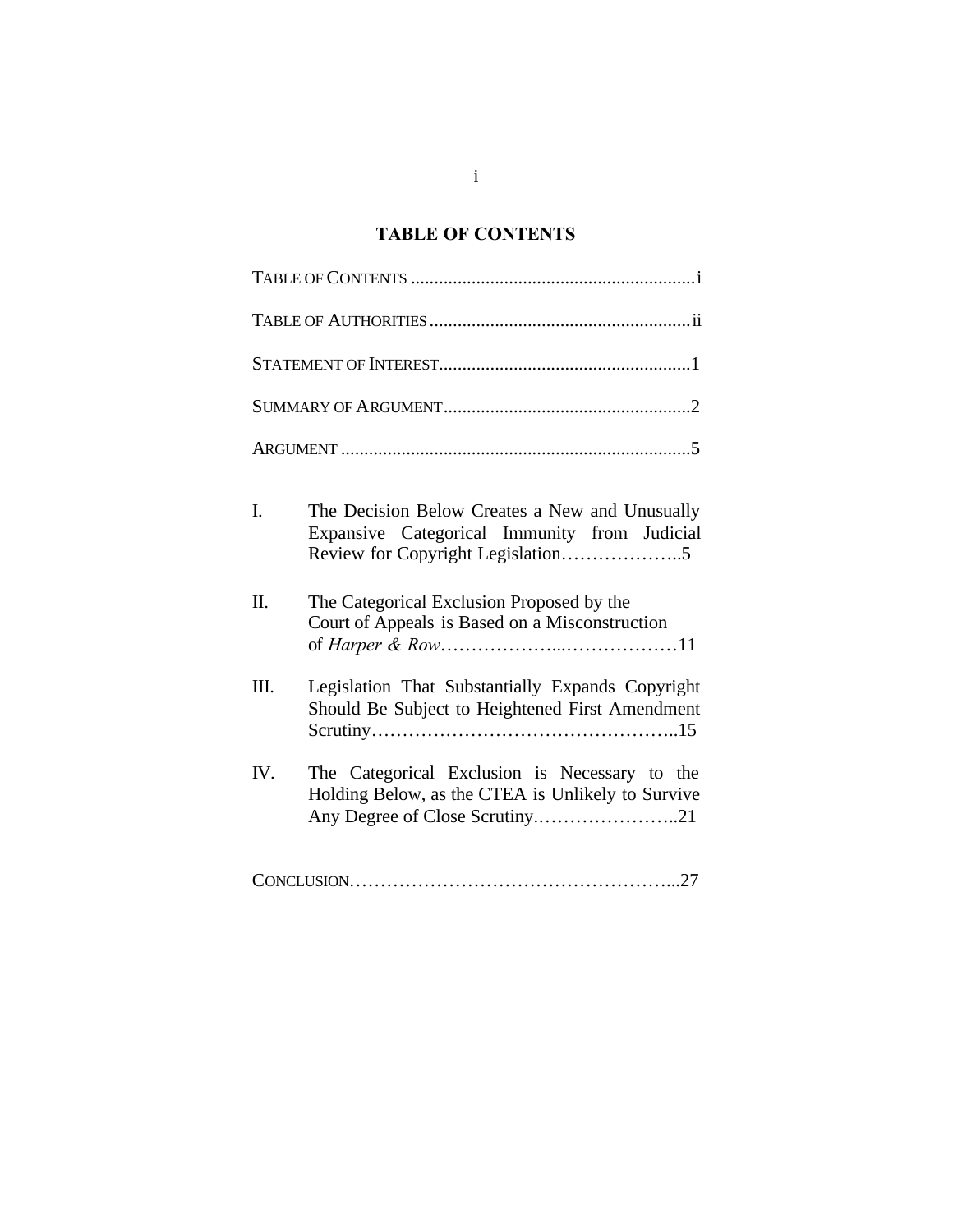## **TABLE OF AUTHORITIES**

# **Cases:**

## **Page**

| Ashcroft v. Free Speech Coalition,                      |
|---------------------------------------------------------|
|                                                         |
|                                                         |
|                                                         |
| Brockett v. Spokane Arcades, Inc., 472 U.S. 491         |
| . 8                                                     |
| Bonito Boats, Inc. v. Thunder Craft Boats, Inc., 489    |
|                                                         |
| Campbell v. Acuff-Rose Music, Inc., 510 U.S. 569        |
| $(1994)$<br>12                                          |
| Cardtoons, L.C. v. Major League Baseball Players        |
|                                                         |
| Cohen v. California, 403 U.S. 15 (1971) 14              |
| Denver Area Educ. Telecomms. Consortium v.              |
|                                                         |
| Eldred v. Reno, 239 F.3d 372 (D.C. Cir. 2001) passim    |
| Estate of Martin Luther King Jr., Inc. v. CBS, Inc.,    |
|                                                         |
| Feist Publications, Inc. v. Rural Tel. Serv. Co., Inc., |
|                                                         |
| Graham v. John Deere Co., 383 U.S. 1 (1966) 10          |
| Harper & Row Publishers, Inc. v. Nation                 |
|                                                         |
|                                                         |
| New York Times Co. v. Sullivan, 376 U.S. 254            |
| $(1964)$<br>. 8                                         |
| R.A.V. v. City of St. Paul, 505 U.S. 377 (1992) 8, 9    |
| Railway Labor Executives' Ass'n v. Gibbons, 455         |
| U.S. 457 (1982)<br>10                                   |
| SunTrust Bank v. Houghton Mifflin Co., 268 F.3d         |
|                                                         |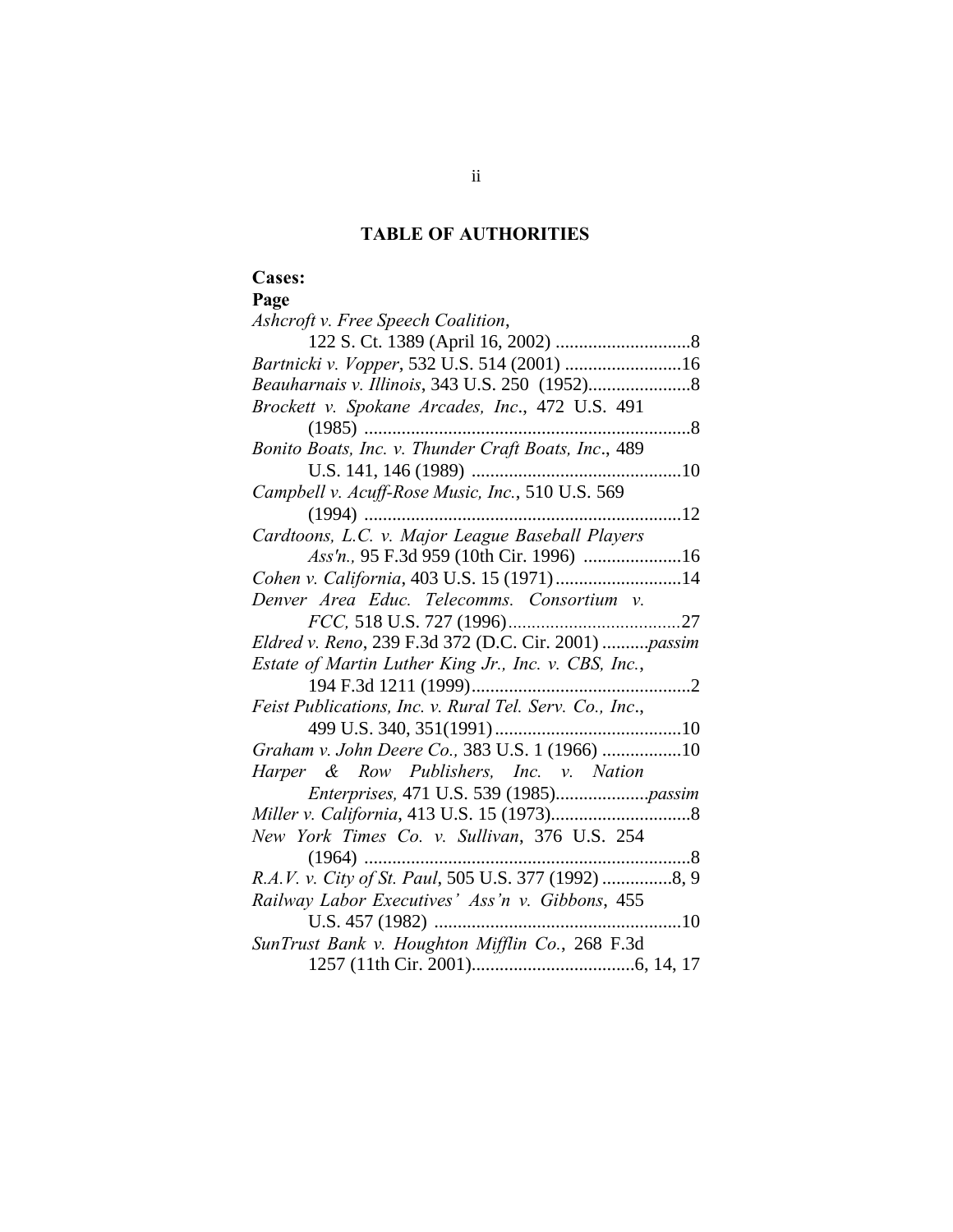| SunTrust Bank v. Houghton Mifflin Co., 136 F.        |
|------------------------------------------------------|
|                                                      |
| Time Warner Entertainment Co., L.P. v. FCC, 240      |
|                                                      |
|                                                      |
| Turner Broadcasting System, Inc. v. FCC, 512 U.S.    |
|                                                      |
| Turner Broadcasting System, Inc. v. FCC, 520 U.S.    |
|                                                      |
| Universal City Studios, Inc. v. Corley, 273 F.3d 429 |
|                                                      |
| United States v. Carolene Products Co., 304 U.S.     |
|                                                      |
|                                                      |
| Virginia State Bd. of Pharmacy v. Virginia Citizens  |
|                                                      |
| Yankee Publishing Inc. v. News America               |
| Publishing, Inc., 809 F. Supp. 267                   |
|                                                      |
|                                                      |

# **Constitutional Provisions:**

# **Statutes and Legislative Materials:**

| Copyright Act of 1976 (as amended), 17 U.S.C. §§ |  |
|--------------------------------------------------|--|
| 101 et seq.                                      |  |
|                                                  |  |
|                                                  |  |
|                                                  |  |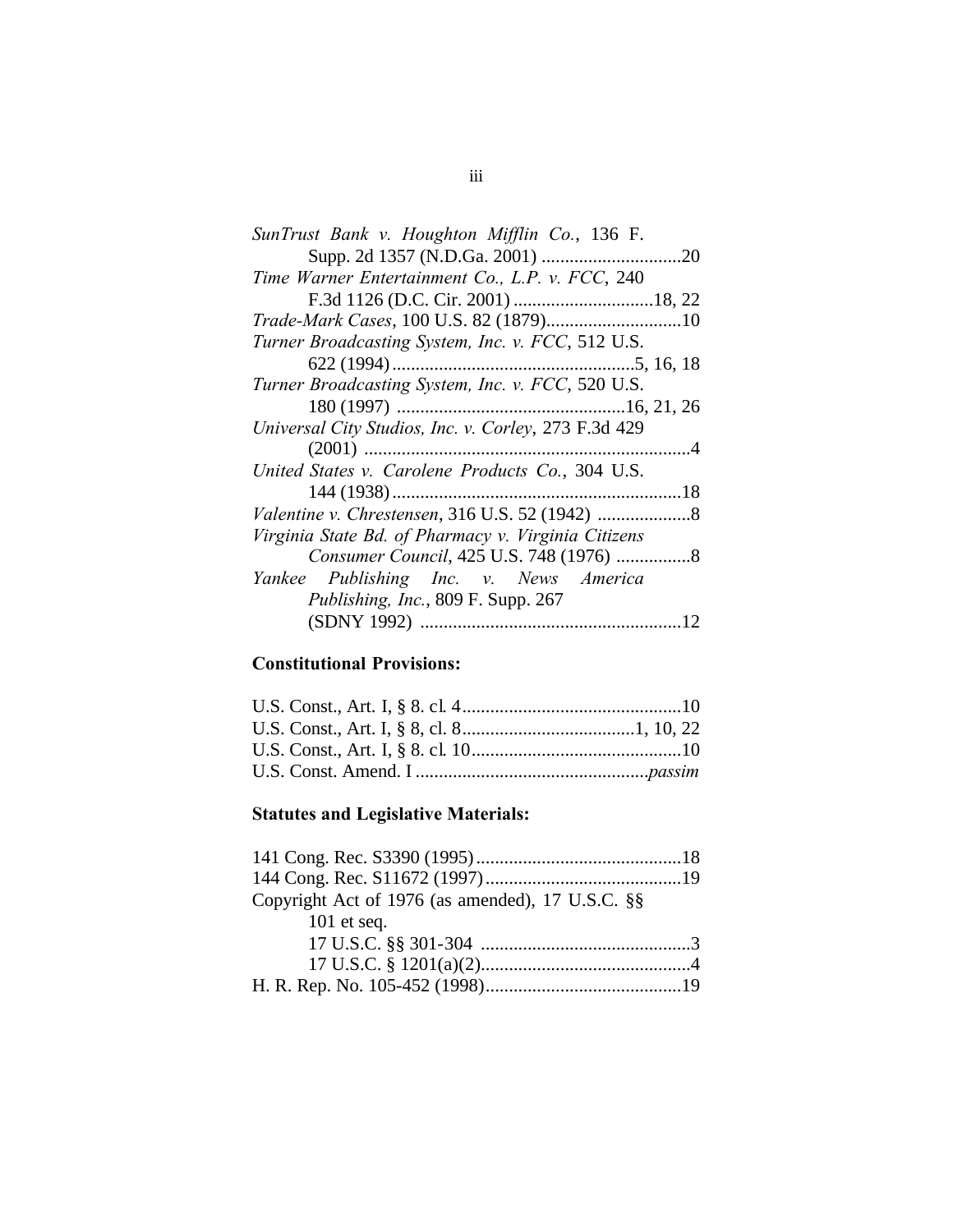| Pub. L. No. 105-298 § 102(b), 112 Stat. 2827  |
|-----------------------------------------------|
|                                               |
| Pub. L. No. 105-298 § 102(d), 112 Stat. 2827  |
|                                               |
| Sonny Bono Copyright Term Extension Act, Pub. |
| L. No. 105-298, 112 Stat. 2827 (1998) passim  |
|                                               |

# **Other Authorities**:

| Stephen Breyer, The Uneasy Case for Copyright: A |     |
|--------------------------------------------------|-----|
| Study of Copyright in Books, Photocopies,        |     |
| and Computer Programs, 84 HARV. L. REV.          |     |
|                                                  |     |
| John Hart Ely, Democracy and Distrust (1980)     | .18 |
| William M. Landes & Richard A. Posner, An        |     |
| Economic Analysis of Copyright Law, 17 J.        |     |
|                                                  |     |
| Melville B. Nimmer, Does Copyright Abridge the   |     |
| First Amendment Guarantees of Free               |     |
| Speech and Press?, 17 UCLA L. REV. 1180          |     |
|                                                  | .23 |
| Alan K. Ota, Disney in Washington: The Mouse     |     |
| That Roars, Congressional Quarterly (Aug.        |     |
|                                                  |     |
| Edward C. Walterscheid, To Promote the Progress  |     |
| of Science and Useful Arts: The Background       |     |
| and Origin of the Intellectual Property          |     |
| Clause of the United States Constitution, 2 J.   |     |
|                                                  |     |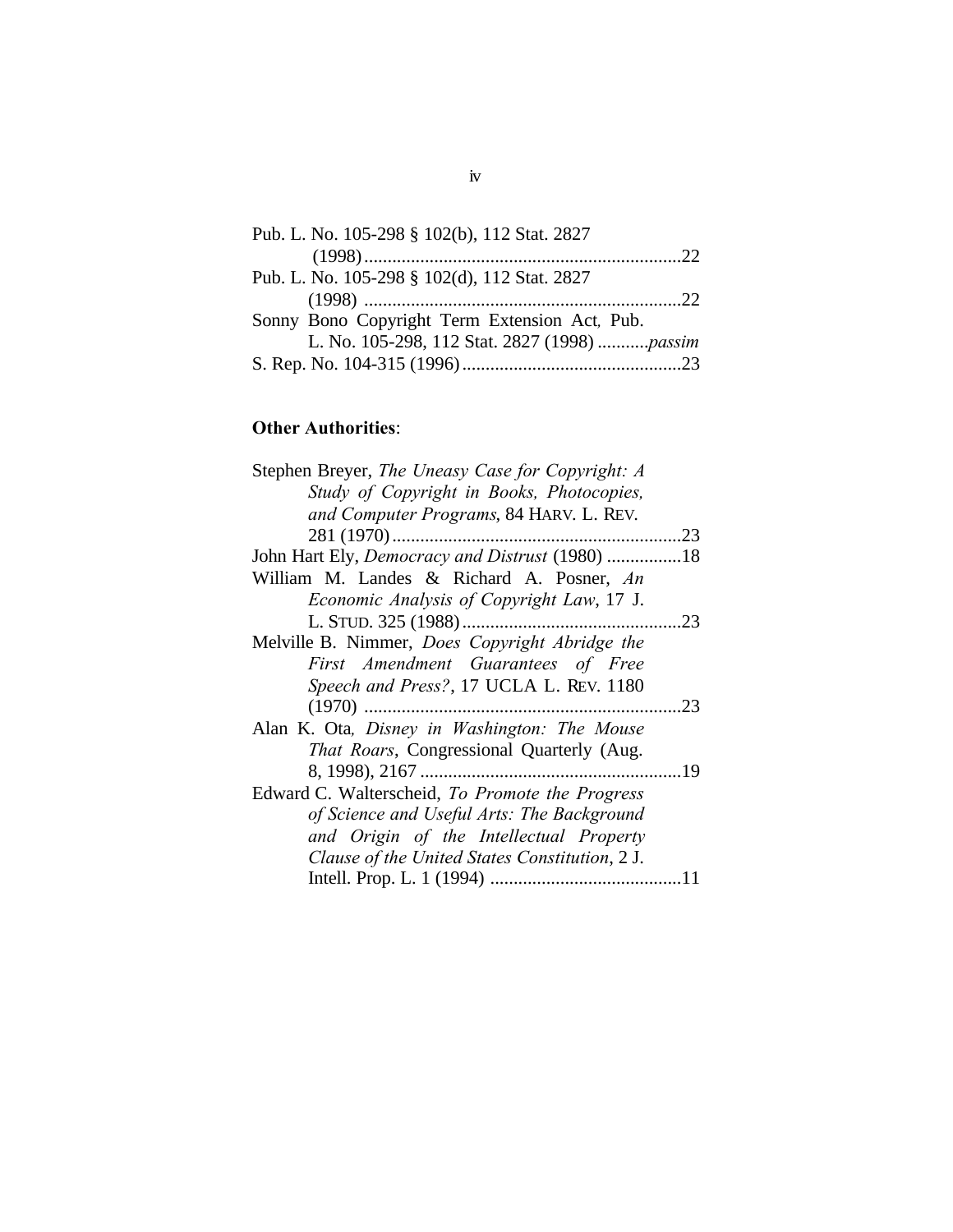#### **STATEMENT OF INTEREST**

With the written consent of the parties, reflected in letters on file with the Clerk, the undersigned submit this brief as *amici curiae*, pursuant to Rule 37 of the Rules of this Court.

*Amici* are teachers and students of constitutional law and the First Amendment who are concerned with its application to copyright. They are Jack M. Balkin, Knight Professor of Constitutional Law and the First Amendment, Yale Law School; Yochai Benkler, Professor of Law, New York University School of Law; Burt Neuborne, John Norton Pomeroy Professor of Law, New York University School of Law; Robert Post, Alexander F. and May T. Morrison Professor of Law, Boalt Hall School of Law at the University of California, Berkeley, and Jed Rubenfeld, Robert R. Slaughter Professor of Law, Yale Law School. *Amici* submit this brief *pro se*, representing no institution, group, or association.<sup>1</sup> Their sole purpose is to urge the Court to clarify that Congress's exercise of its power under Article I, Section 8, cl. 8 ("the Exclusive Rights Clause") is subject to the limits on congressional power imposed by the First Amendment.

*Amici* believe that copyright legislation, like all other congressional legislation, is subject to First Amendment review by the courts. While copyright legislation will ordinarily meet the requirements of the First Amendment because the policies underlying the Exclusive Rights Clause carry significant constitutional weight (especially when ameliorative doctrines such as the idea/expression dichotomy and the fair use doctrine ease

 $\overline{a}$ 

<sup>&</sup>lt;sup>1</sup> Printing and filing costs were paid by the Information Law Institute at New York University School of Law.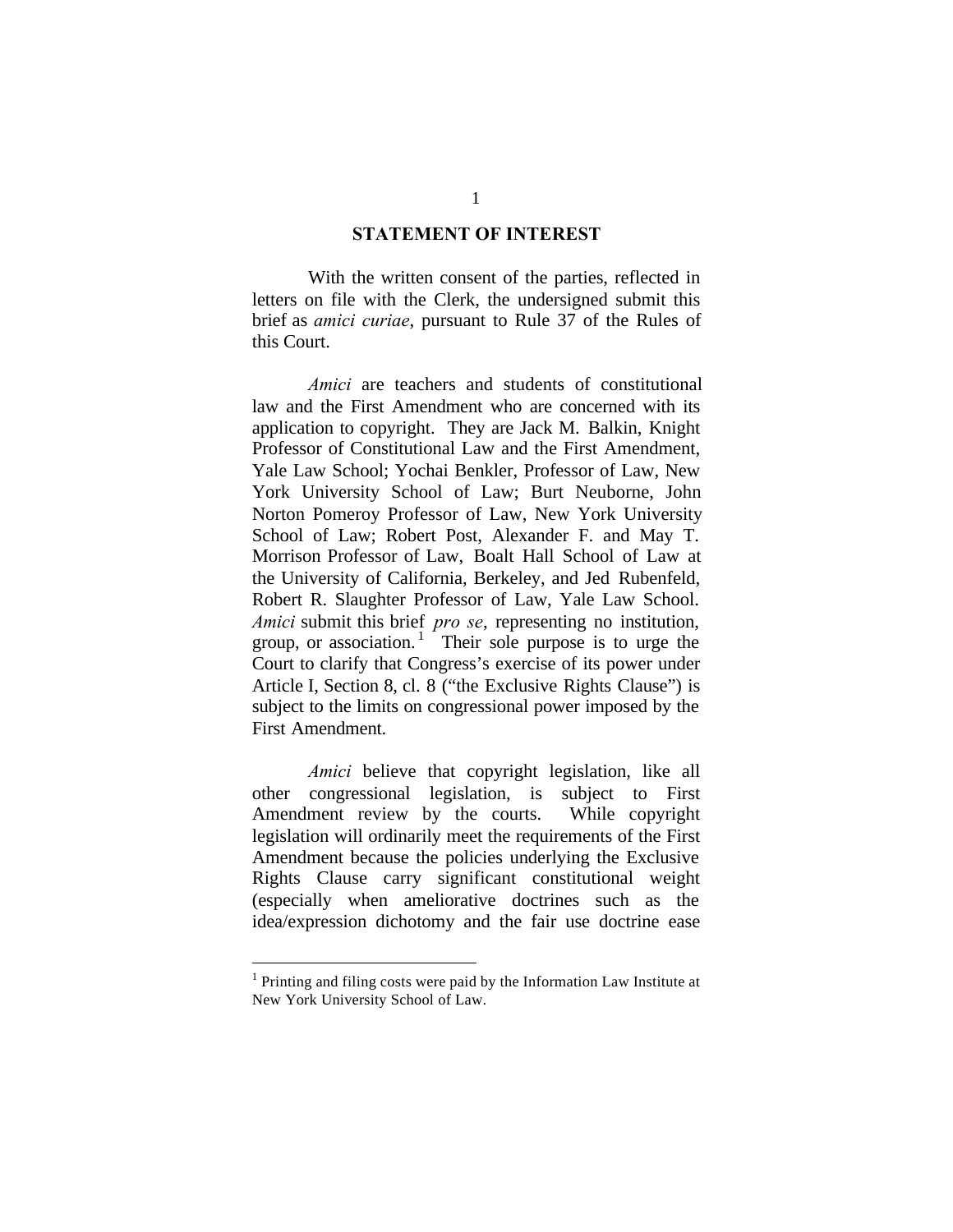the tension between copyright and the First Amendment), that fact cannot justify the creation of a new categorical exception that immunizes copyright legislation from all First Amendment review. Where, as here, Congress, responding to the arguments of powerful copyright owners, acts to expand copyright protection dramatically at the expense of speech in the otherwise unregulated public domain, Congress's handiwork must be subject to traditional First Amendment scrutiny.

#### **SUMMARY OF ARGUMENT**

The Court of Appeals for the District of Columbia appears to have taken the extraordinary step of categorically immunizing copyright legislation from First Amendment review. "[C]opyrights," the appeals court held, "are categorically immune from challenges under the First Amendment." *Eldred v. Reno*, 239 F.3d 372, 375 (D.C. Cir. 2001). "[W]e reject [plaintiffs'] first amendment objection to the CTEA *because the plaintiffs lack any cognizable first amendment right to exploit the copyrighted works of others*." *Id.* at 376. (emphasis added)

This is indefensible doctrine. Copyright law is not aimed at conduct that incidentally affects speech. It is explicitly designed to regulate the marketplace in expression. Its purpose is to suppress disfavored expression—deemed derivative or imitative—in order to enhance other expression—deemed original and creative. Although a judgment to protect originality at the expense of derivative expression may be justifiable, there is no doubt that such a judgment blocks the dissemination of much valuable speech. *See, e.g.*, *Estate of Martin Luther King Jr., Inc. v. CBS, Inc.*, 194 F.3d 1211 (1999) (preventing CBS from using in a documentary its own footage of the "I Have A Dream" speech, in deference to King's copyright in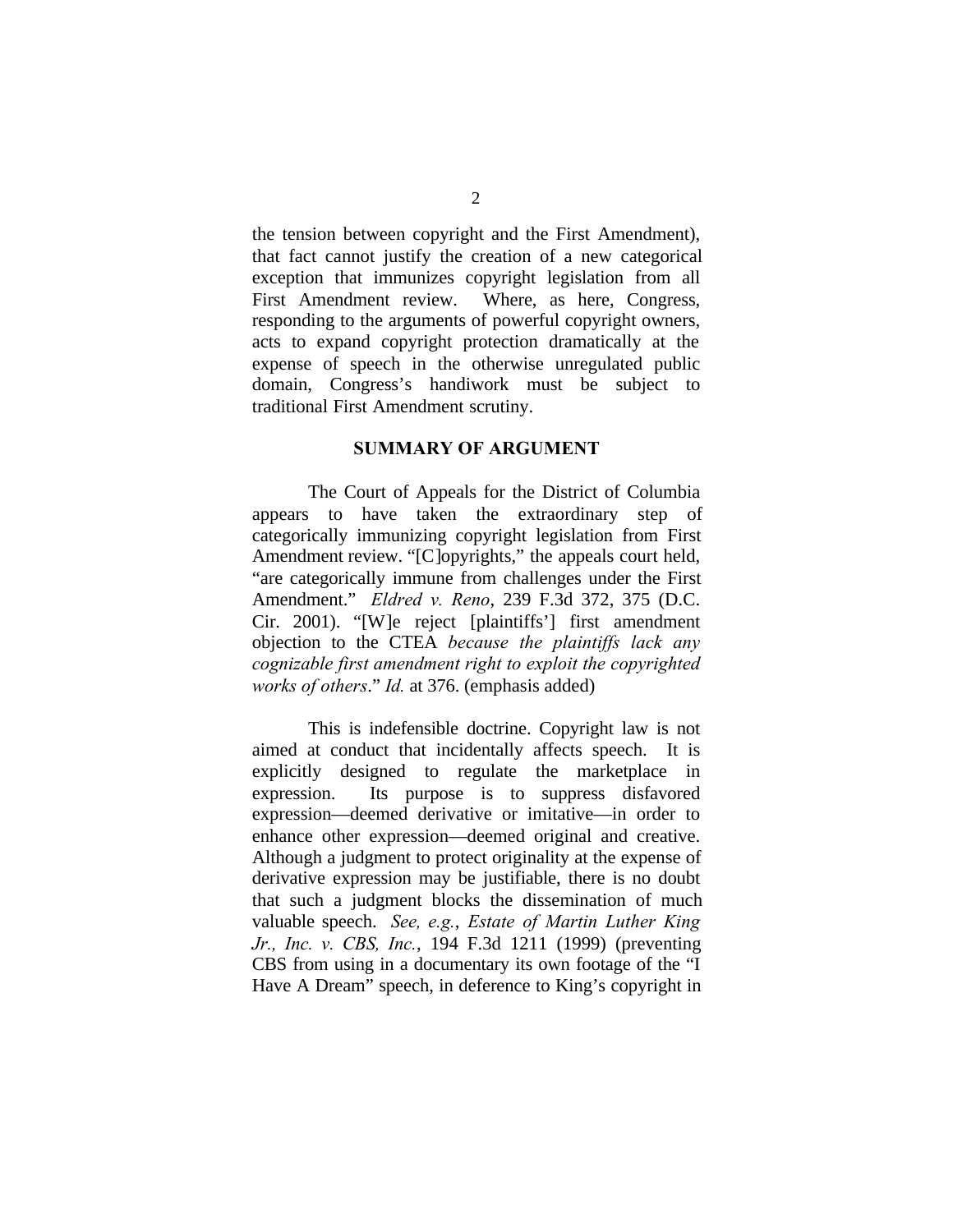the speech). Thus, although a speaker's use of copyrighted expression may constitutionally be regulated by appropriate copyright legislation, a speaker's desire to publish such expression clearly raises cognizable First Amendment issues.

The Court of Appeals advanced its unorthodox doctrine in order to insulate the Sonny Bono Copyright Term Extension Act ("CTEA"), Pub. L. No. 105-298, 112 Stat. 2827 (1998) (codified at 17 U.S.C. §§ 301-304), from First Amendment review. The court held that the constitutionality of copyright legislation, including a dramatic and retroactive extension of its temporal scope, was immune from judicial scrutiny under the First Amendment. This holding is unprecedented. It effectively creates a category of unprotected speech that is wholly defined by Congress free of judicial review.

The category of unprotected speech created by the Court of Appeals differs from other categories of unprotected speech, like obscenity or fighting words. Legislation attempting to regulate obscenity or fighting words is always subject to judicial review to determine whether the relevant constitutional standards have been upheld. But the Court of Appeals would prohibit analogous review of copyright legislation, because it holds that speakers do not possess any First Amendment interests in publishing copyrighted expression. The Court of Appeals even refused to consider the First Amendment implications of the retroactive application of the CTEA—a provision unlikely to survive a minimal requirement that it be rationally related, much less narrowly tailored, to the constitutional mandate of copyright legislation to "suppl[y] the economic incentive to create and disseminate ideas." *Harper & Row Publishers, Inc. v. Nation Enterprises,* 471 U.S. 539, 558 (1985).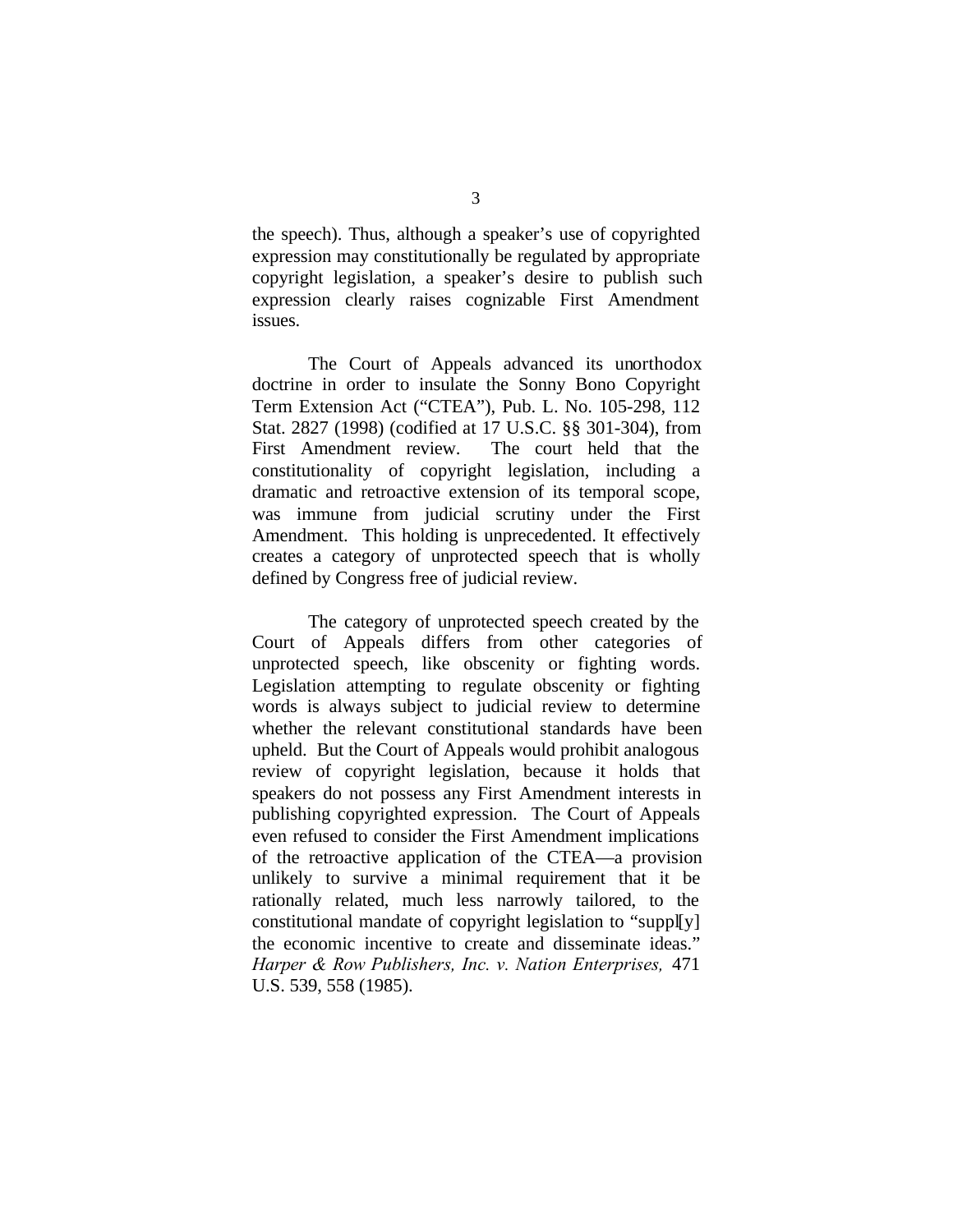Copyright legislation cannot be said to be exempt from First Amendment review merely because it is enacted pursuant to the specific authorization of the Exclusive Rights Clause. All congressional legislation is enacted pursuant to constitutional authorizations of power, and yet all such legislation must meet First Amendment standards. It is not surprising, therefore, that the reasoning of the Court of Appeals flatly contradicts this Court's ruling in *Harper & Row*. In *Harper & Row*, the Court expressly referred to fair use and the idea/expression dichotomy as "First Amendment protections . . . embodied in the Copyright Act[.]" 471 U.S. at 560. These doctrines could not be "First Amendment protections" if individuals had no "cognizable first amendment right to exploit the copyrighted works of others."

The reasoning of the Court of Appeals is unsustainable even if it is narrowly interpreted to mean that the only limitations on copyright legislation imposed by the First Amendment are the idea/expression dichotomy and the fair use doctrine. To hold that the idea/expression dichotomy and the fair use doctrine are constitutionally mandated is to concede the necessity of First Amendment review to determine if a copyright statute has adequately met constitutional standards.

Because copyright law imposes selective prohibitions on communication, often at the expense of significant public discussion, it should be subject to heightened First Amendment scrutiny. This was the approach recently taken by the Court of Appeals for the Second Circuit in *Universal City Studios, Inc. v. Corley*, 273 F.3d 429 (2d Cir. 2001), which upheld Section  $1201(a)(2)$  of the Copyright Act only after carefully subjecting that provision to heightened First Amendment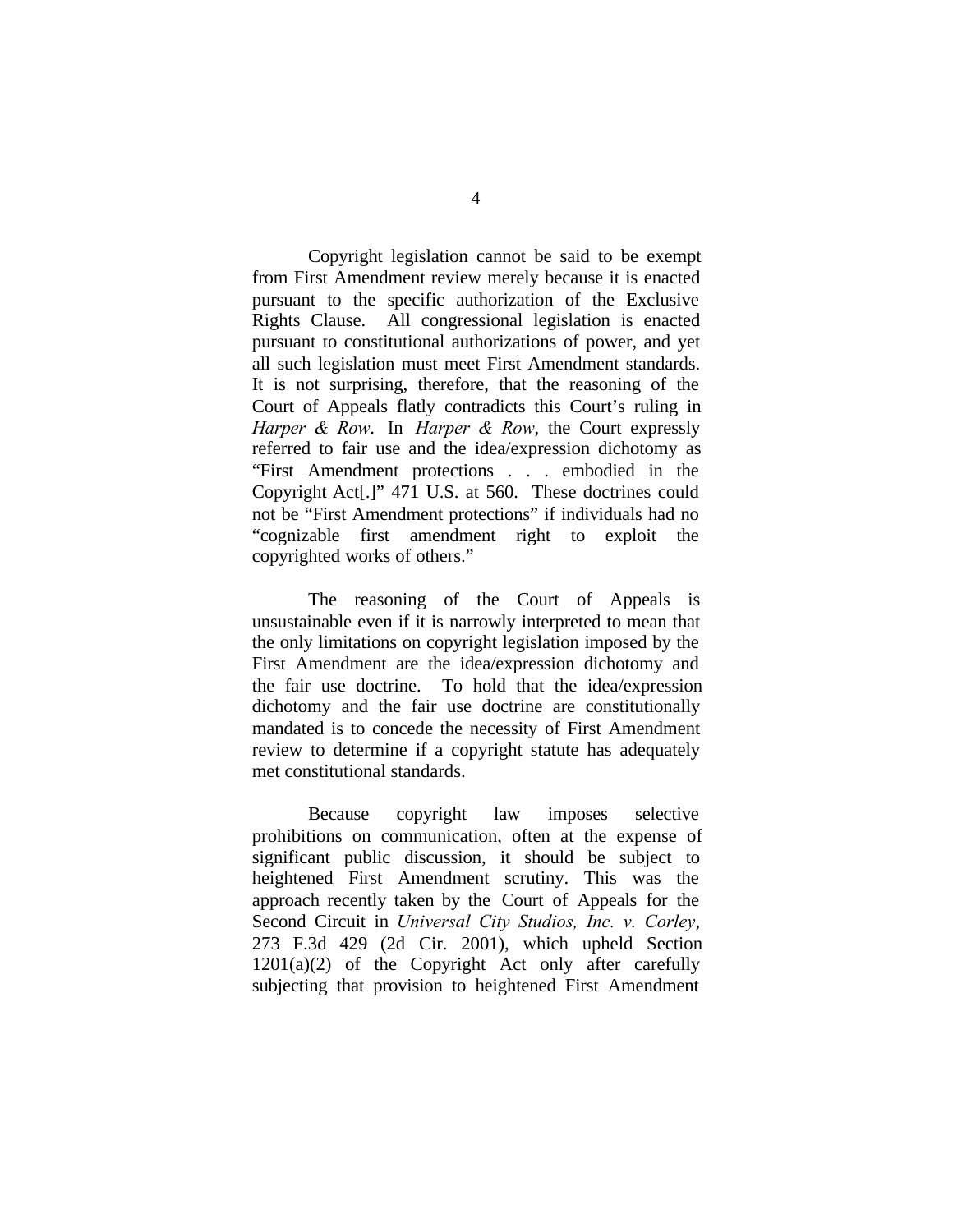scrutiny, *id.* at 454-55, applying the standard of review established by this Court in *Turner Broadcasting System, Inc. v. FCC*, 512 U.S. 622, 661-62 (1994) ("*Turner I*").

At this stage of the proceedings, however, the Court need not consider whether the CTEA satisfies heightened First Amendment scrutiny. The sole issue necessarily before the Court is the correctness of the refusal of the Court of Appeals to subject the CTEA to any First Amendment review. *Amici* respectfully suggest, therefore, that the Court vacate the decision below and remand to permit the Court of Appeals to review the CTEA under the heightened First Amendment scrutiny appropriate for laws specifically aimed at selectively regulating expression. The justifications advanced by Congress to support the CTEA are so very weak that they are unlikely to survive even moderately elevated scrutiny.

#### **ARGUMENT**

### **I. The Decision Below Creates a New and Unusually Expansive Categorical Immunity from Judicial Review for Copyright Legislation**

The court below appears to have taken the unusual step of substantially immunizing an entire area of congressional legislation from First Amendment review. "[C]opyrights," the Court of Appeals held, "are categorically immune from challenges under the First Amendment." *Eldred*, 239 F.3d at 375. The court dismissed petitioners' First Amendment challenge to the CTEA on the grounds that "*the plaintiffs lack any cognizable first amendment right to exploit the copyrighted works of others*." *Id.* at 376. (emphasis added)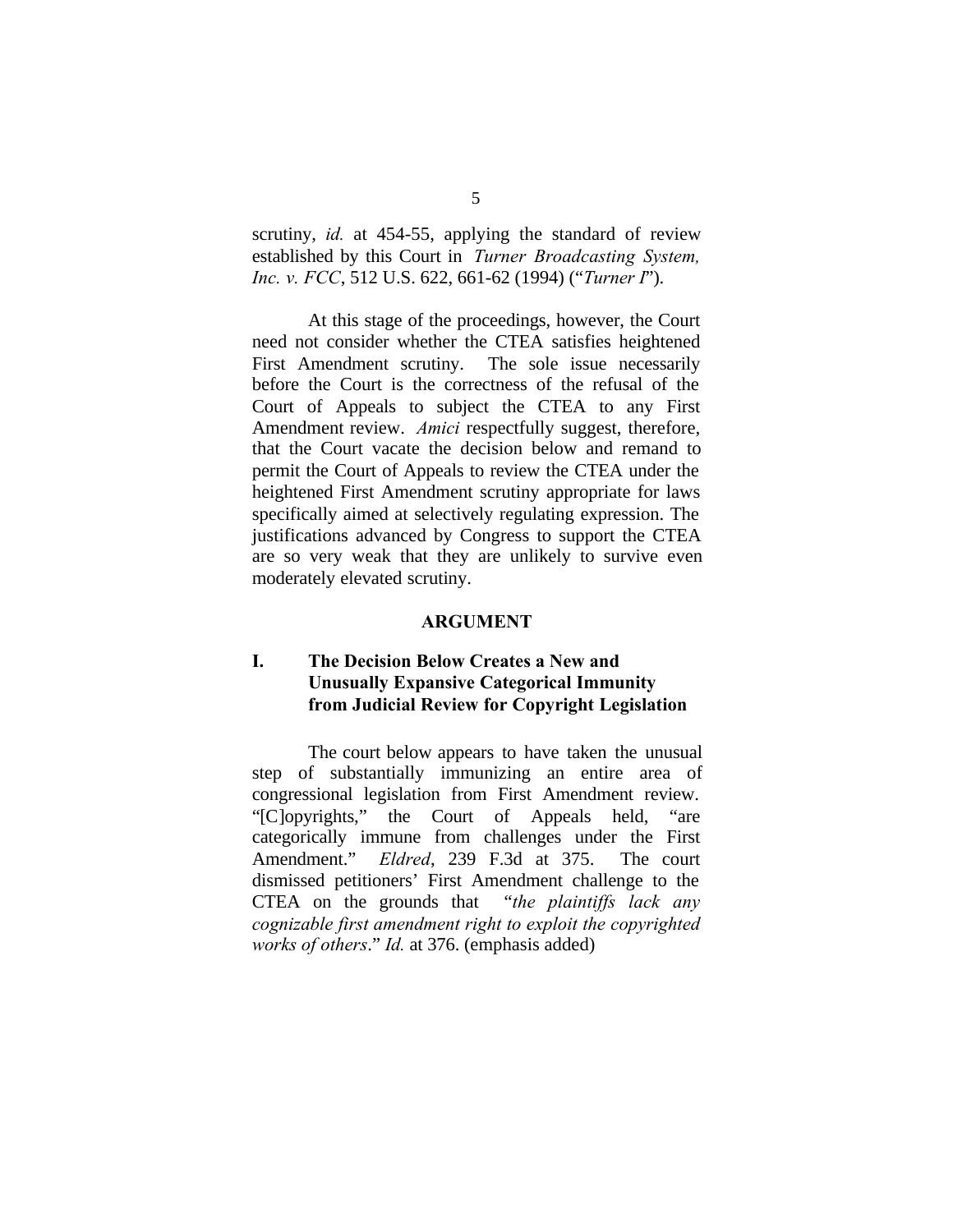If the Court of Appeals meant what it said, then it has single-handedly created an entirely new category of unprotected speech. By holding that copyright statutes are immune from First Amendment review, it has effectively ceded to Congress the authority to enact whatever copyright legislation it chooses. The only possible justification for this remarkable holding is that copyrighted expression is, like obscenity or fighting words, categorically without First Amendment protection. But this conclusion is implausible, to say the least.

Copyrighted expression frequently lies at the core of protected speech. To pick a simple example, it would plainly be protected speech to publish a new edition of *Uncle Tom's Cabin*, a work that was once copyrighted but is now in the public domain. There is nothing intrinsic about the words of the novel that, like obscenity, deprives them of First Amendment protection. A speaker's First Amendment interest does not suddenly vanish merely because she chooses to express herself in words that happen to protected by copyright. Alice Randall, for example, who is the author of a book entitled *The Wind Done Gone*, had an obvious First Amendment interest in using elements of *Gone With the Wind* to retell the novel from the perspective of a slave, even though *Gone With the Wind* was still under copyright. See *SunTrust Bank v. Houghton Mifflin Co.*, 268 F.3d 1257 (11th Cir. 2001).

Recognizing that Alice Randall has a First Amendment interest in publishing *The Wind Done Gone* does not imply that the First Amendment gives her license to ignore the requirements of a valid copyright statute. At issue in this case, however, is not whether, despite countervailing First Amendment interests, copyright law can constitutionally regulate expression, but rather whether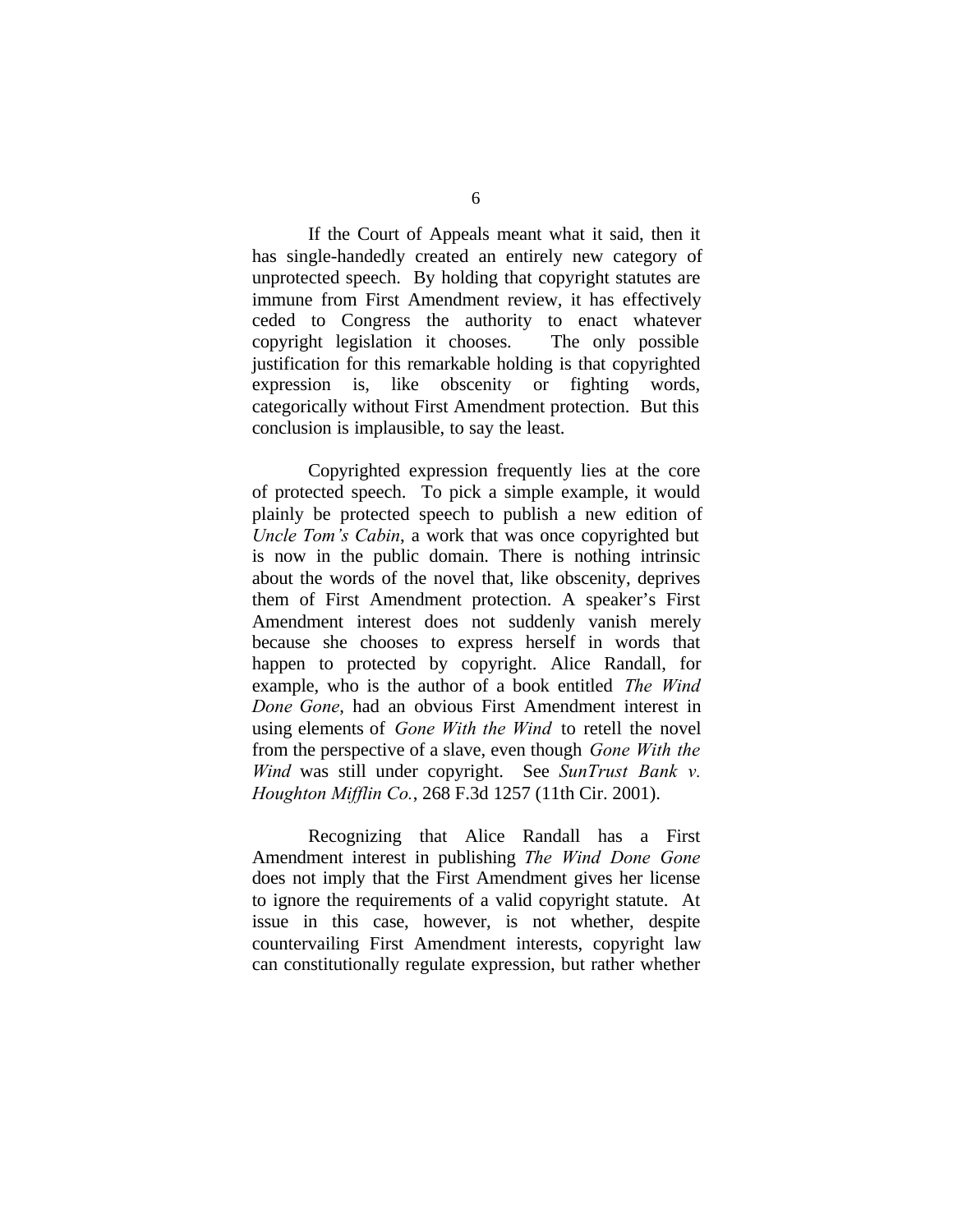Congress is utterly unrestrained by the First Amendment when it enacts copyright legislation.

The implausibility of the Court of Appeals's conclusion can be seen by imagining a civil rights group seeking to publish an annotated version of *Uncle Tom's Cabin* in 1963 in celebration of the centennial of the Emancipation Proclamation. The publication of such a book would manifestly lie at the very core of speech properly protected by the First Amendment. Because the annotated book would constitute neither a fair use nor solely the appropriation of an "idea," its publication in 1963 would be permissible only because the original copyright of *Uncle Tom's Cabin* had expired in the late 19<sup>th</sup> century. Yet had the Reconstruction Congress shared the judgment of the 105<sup>th</sup> Congress and retroactively extended the term of copyright to life of the author plus 70 years, *Uncle Tom's Cabin* would still have been under copyright in 1963. The Court of Appeals would have us believe that in such hypothetical circumstances the civil rights group would have had *no cognizable First Amendment interests* in publishing the annotated edition.

The theory of the Court of Appeals implies that the boundaries of constitutionally protected speech expand or shrink as Congress decides the length and breadth of copyright protection. This implication is surely constitutionally backwards. First Amendment rights restrain congressional enactments, not the reverse.

The theory of the court below is so implausible that it is tempting to assume that the court could not possibly have meant what it said. But its words were explicit, and, more importantly, the Court of Appeals utterly refused to evaluate the CTEA in light of relevant First Amendment standards. The circuit court's express formulation places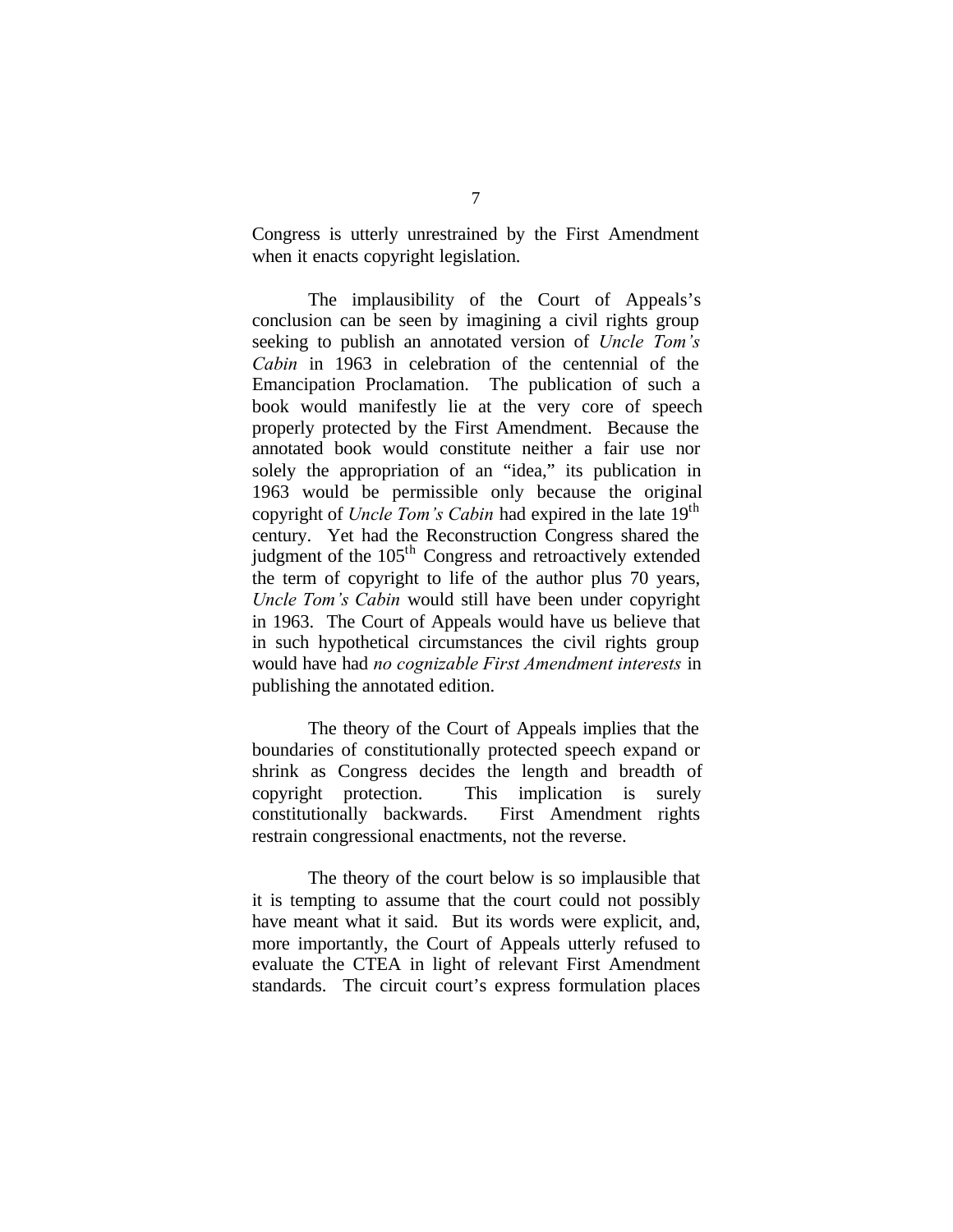expression that uses copyrighted materials in a shrinking group of categorically unprotected speech—like obscenity and fighting words. *See R.A.V. v. City of St. Paul*, 505 U.S. 377, 382 (1992). The modern Supreme Court has, however, recognized that categorical exceptions to the First Amendment often substitute labels for analysis, and that they therefore risk diluting the judiciary's constitutional duty to subject restrictions of free expression to exacting scrutiny. Compare, *e.g.*, *Beauharnais v. Illinois*, 343 U.S. 250 (1952), with *New York Times Co. v. Sullivan*, 376 U.S. 254 (1964) (defamation); *Valentine v. Chrestensen*, 316 U.S. 52 (1942), with *Virginia State Bd. of Pharmacy v. Virginia Citizens Consumer Council*, 425 U.S. 748 (1976) (commercial speech). Indeed, this Court has recently declined to create a new categorical exception to the First Amendment for electronic images depicting offensive sexual behavior by children. *Ashcroft v. Free Speech Coalition*, 122 S. Ct. 1389 (April 16, 2002).

Most importantly, this Court has refused to permit states to regulate even the shrinking group of categorical exclusions to First Amendment protection without subjecting such regulations to appropriate constitutional scrutiny. This is because the definition of categorically unprotected speech is for courts to decide on the basis of their understanding of relevant constitutional standards. Thus legislation regulating obscenity is subject to judicial review to determine whether legislative definitions accord with constitutional requirements. *See Miller v. California*, 413 U.S. 15, 23-24 (1973) ("We acknowledge . . . the inherent dangers of undertaking to regulate any form of expression. State statutes designed to regulate obscene materials must be carefully limited."); *Brockett v. Spokane Arcades, Inc*., 472 U.S. 491 (1985); See *Ashcroft v. Free Speech Coalition, supra*. Similarly, the categorical exception for "fighting words" does not accord automatic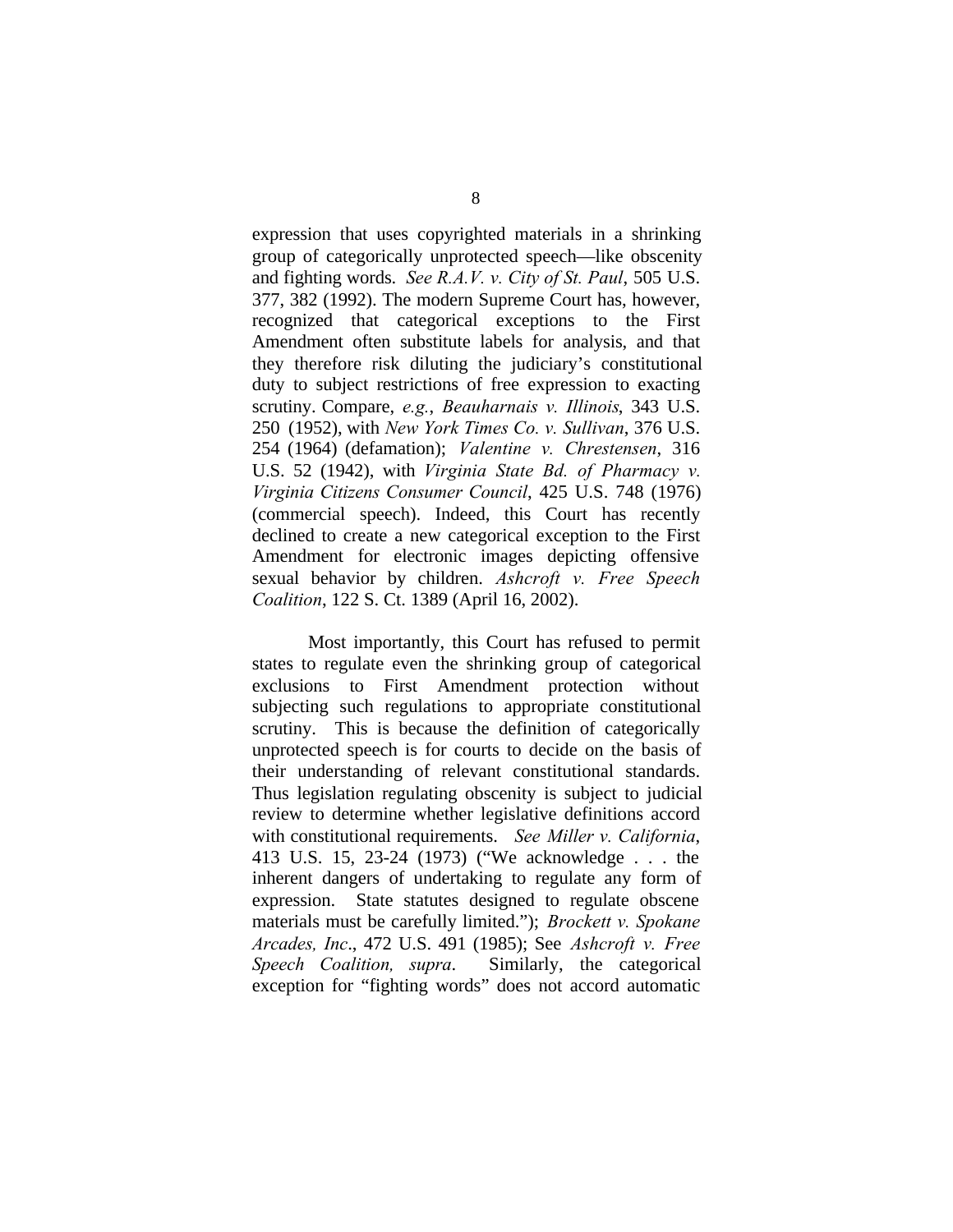immunity to laws purporting to regulate them; courts must still determine if a statute only regulates that which may properly be regulated. See *R.A.V.*, 505 U.S. at 385-6.

The theory adopted by the Court of Appeals, however, proposes a category of unprotected speech that is not defined by this Court, but by Congress. The court below held both that there are no cognizable First Amendment rights to publish expression that has been copyrighted, and that the scope and provisions of copyright statutes are exempt from First Amendment review. This goes far beyond any First Amendment decision ever adopted by this Court. The Court of Appeals may well have been concerned to construct a theory that would prevent every copyright infringement suit from turning into a constitutional case. But the court constructed a doctrine that is plainly overreaching, for the doctrine prohibits not merely constitutional challenges to the application of otherwise valid copyright statutes, but also to the constitutionality of copyright statutes themselves.

The very point of the reasoning of the Court of Appeals was to preclude First Amendment challenges to the constitutionality of the CTEA. The court stated that "*[t]he works to which the CTEA applies,* and in which plaintiffs claim a first amendment interest, *are by definition under copyright*; that puts the works on the latter half of the 'idea/expression dichotomy' and makes them subject to fair use. *This obviates further inquiry under the First Amendment*." *Eldred,* 239 F.3d at 376. (Emphasis added.) The works are "by definition" under copyright, however, only because Congress chose to define them so. And the First Amendment inquiry "obviated" is the inquiry into whether or not that congressional definition was itself justifiable in terms of the First Amendment.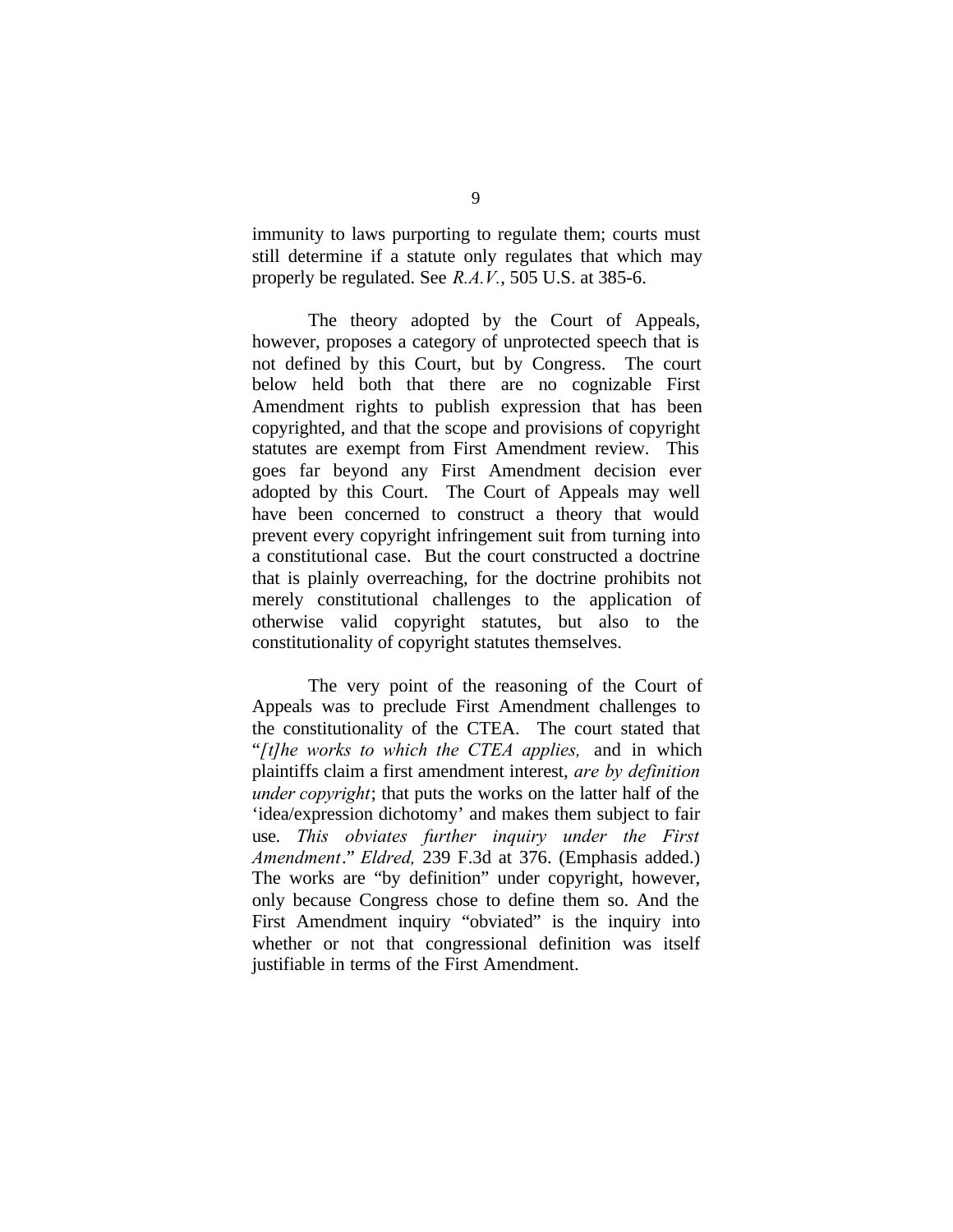The Court of Appeals might have been tempted to accord to copyright legislation an extraordinary exemption from First Amendment review because such legislation is authorized by a special empowering clause of Article I. But this argument proves too much, because *every* congressional statute must be enacted pursuant to a constitutional grant of power. Nor can it be that congressional legislation requires less scrutiny under the Bill of Rights when it derives from a narrowly specified power, rather than a broad power. Congress cannot abrogate the fifth and sixth amendment rights of those accused of piracy on the high seas, simply because the Constitution specifically authorizes Congress to punish piracy in Article I, Section 8, cl. 10.

The Exclusive Rights Clause is one of the few empowering clauses that this Court has unanimously held for over 100 years expressly to include substantial constraints on how it can be used. See *Trade-Mark Cases,* 100 U.S. 82, 94 (1879); *Graham v. John Deere Co.,* 383 U.S. 1, 5-6 (1966) (the clause "is both a grant of power and a limitation"); *Bonito Boats, Inc. v. Thunder Craft Boats, Inc.*, 489 U.S. 141, 146 (1989); *Feist Publications, Inc. v. Rural Tel. Serv. Co., Inc.*, 499 U.S. 340, 349-51(1991). The existence of these constraints, however, does not justify immunizing copyright legislation from First Amendment scrutiny. This Court has, for example, interpreted the Bankruptcy Clause, Article I, Section 8. cl. 4, expressly to constrain Congress by requiring it to enact bankruptcy laws that are nationally uniform. See *Railway Labor Executives' Ass'n v. Gibbons*, 455 U.S. 457 (1982). No one would argue that because the power to enact bankruptcy laws is explicitly circumscribed, such laws are immune from judicial scrutiny to determine whether, for example, they take property without compensation. Similarly, the fact that the Constitution particularly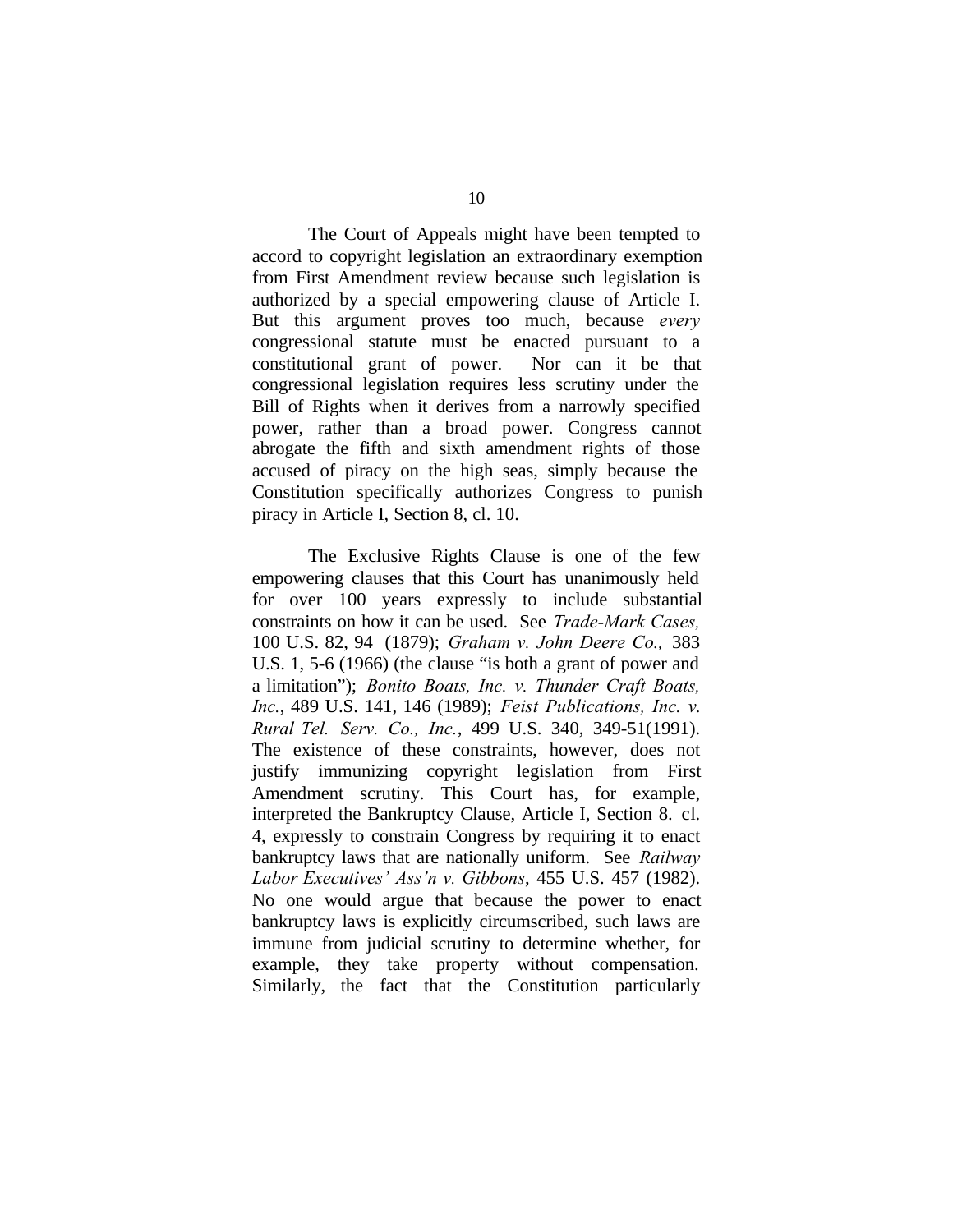circumscribes the power of Congress to grant what was at the time of its framing understood as a monopoly<sup>2</sup> is no reason to grant Congress special immunity when it regulates expression under this particular power.

## **II. The Categorical Exclusion Proposed by the Court of Appeals is Based on a Misconstruction of** *Harper & Row*

The Court of Appeals based its unusual exception to First Amendment law on a misreading of this Court's precedent in *Harper & Row*.In particular, the Court of Appeals interpreted this Court as holding that copyrighted speech was without First Amendment protection when it stated that "[C]opyright's idea/expression dichotomy strikes a definitional balance between the First Amendment and the Copyright Act by permitting free communication of facts while still protecting an author's expression." *Harper & Row,* 471 U.S. at 556 (internal quotation marks omitted).

In *Harper & Row*, the Nation Magazine asked the Court to create a special First Amendment exception to copyright law for news reporting that used copyrighted materials. The Court refused, concluding, "we see no warrant for expanding the doctrine of fair use to create what amounts to a public figure exception to copyright." *Harper & Row*, 471 U.S. at  $560<sup>3</sup>$  There was no need, the

 $\overline{a}$ 

<sup>2</sup> See Edward C. Walterscheid, *To Promote the Progress of Science and Useful Arts: The Background and Origin of the Intellectual Property Clause of the United States Constitution*, 2 J. Intell. Prop. L. 1, 54-56 (1994).

 $3$  Elsewhere the Court characterized the argument it rejected in these terms: "the fact that the words the author has chosen to clothe his narrative may of themselves be 'newsworthy' is not an independent justification for unauthorized copying of the author's expression prior to publication." *Harper & Row*, 471 U.S. at 557.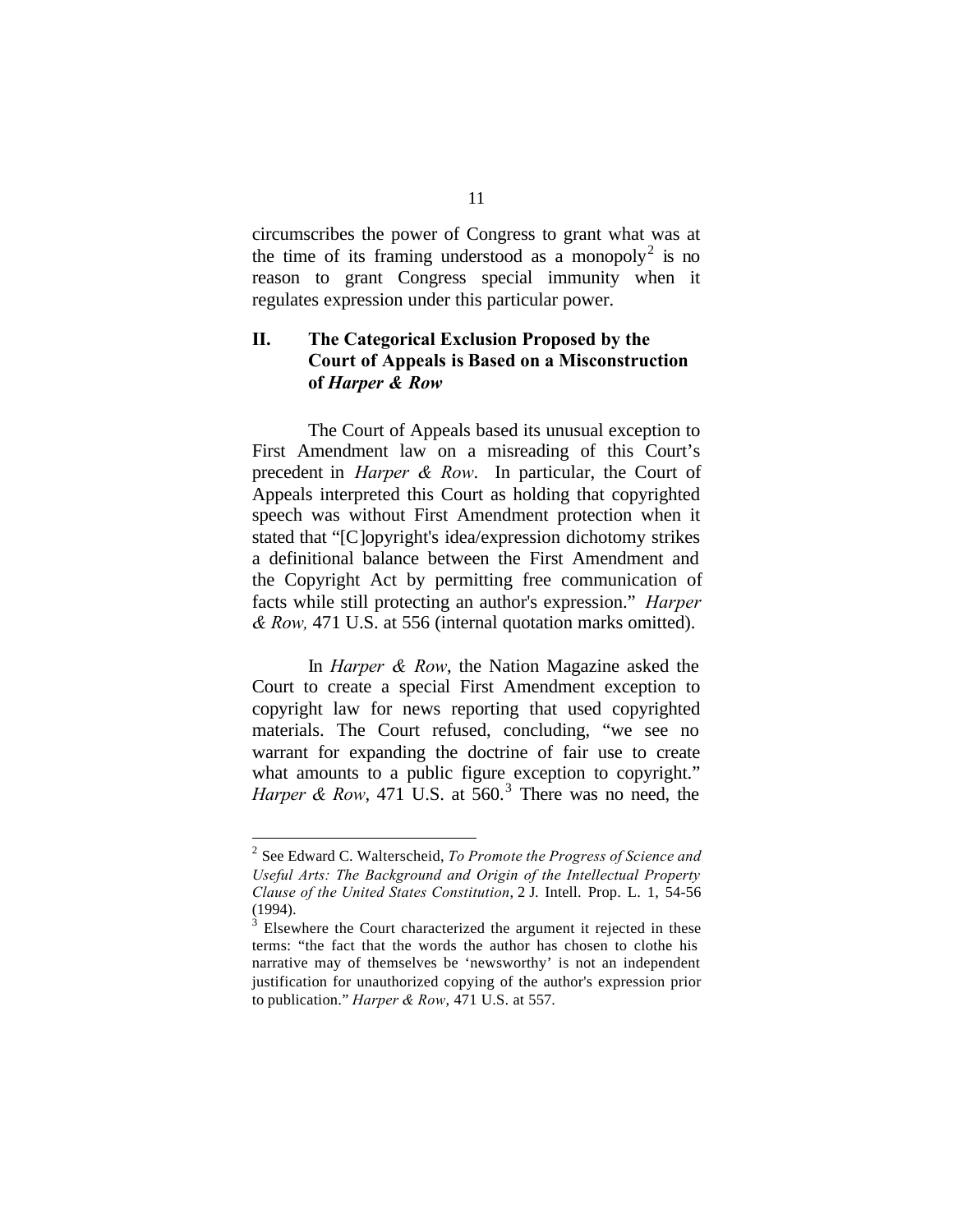Court held, to create such a *special* First Amendment exception to the scope of copyright law "[i]n view of the First Amendment protections already embodied in the Copyright Act's distinction between copyrightable expression and uncopyrightable facts and ideas, and the latitude for scholarship and comment traditionally afforded by fair use. . . ." *Id.*

The actual holding of *Harper & Row,* therefore, was exactly the inverse of the interpretation adopted by the Court of Appeals. This Court did not hold that users have no "cognizable First Amendment right to exploit the copyrighted works of others." Quite to the contrary, it characterized specific components of copyright law, like the fair use doctrine, as "First Amendment protections."<sup>4</sup> Fair use could not function as a "First Amendment protection" unless someone who could claim its benefit had a cognizable First Amendment interest in publishing otherwise copyrighted expression.

Far from implying that copyright legislation is immune from First Amendment review, therefore, *Harper & Row* actually holds that copyright legislation must be subject to constitutional review to determine if it maintains a proper balance between freedom of speech and the promotion of expression. At a minimum, it is clear that the doctrines expressly identified by this Court—fair use and the idea/expression dichotomy—cannot be repealed or

 $\overline{a}$ 

<sup>4</sup> *Cf. Campbell v. Acuff-Rose Music, Inc.*, 510 U.S. 569, 582-83 (1994) (evaluating eligibility of a potentially infringing work to be treated as a parody and a fair use by quoting with approval the statement that "First Amendment protections do not apply only to those who speak clearly, whose jokes are funny, and whose parodies succeed.") (quoting *Yankee Publishing Inc. v. News America Publishing, Inc.*, 809 F. Supp. 267, 280 (SDNY 1992) (Leval, J.)).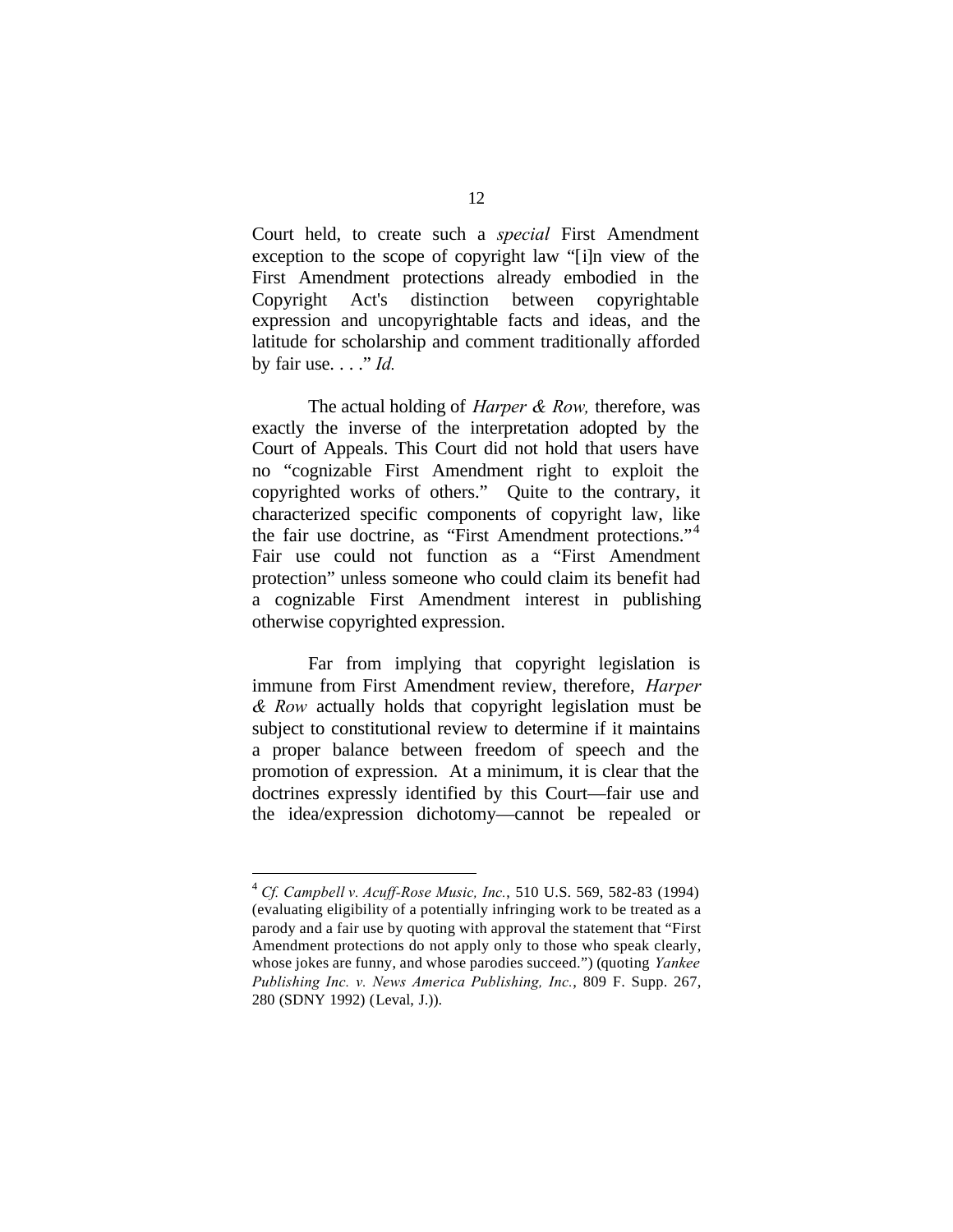substantially weakened without passing First Amendment scrutiny.

Perhaps, however, the Court of Appeals merely meant to hold that the CTEA did not raise a First Amendment question because it modified neither the fair use doctrine nor the idea/expression dichotomy. On this interpretation, the Court of Appeals implicitly held that fair use and the idea*/*expression dichotomy *exhaust* the First Amendment protections embodied in copyright law, so that the First Amendment would have no relevance to any other provision in a copyright statute that altered the boundary between the public domain and copyrighted speech.

It is implausible to assume, however, that the First Amendment would touch copyright only at the points of fair use and the idea/expression dichotomy. Compare the First Amendment burden of the following two hypothetical statutes. First, imagine that the Third Congress had retroactively extended the term of copyright protection to a thousand years, thereby prohibiting unauthorized annotations of core documents from the Federalist Papers to *Uncle Tom's Cabin*. Second, imagine a contrasting statute that eliminates the fair use doctrine as to news reports, but that shortens the duration of copyright in such reports to 24 hours. There is no reason why the latter statute should be subject to First Amendment review, while the former should receive no First Amendment scrutiny at all.

Copyright legislation is subject to First Amendment review so as to ensure that public discourse is not unduly damaged by such legislation. Modifications of the idea/expression dichotomy and the fair use doctrine do not exhaust the damage that copyright legislation can inflict on public discourse. This Court's mention in *Harper & Row*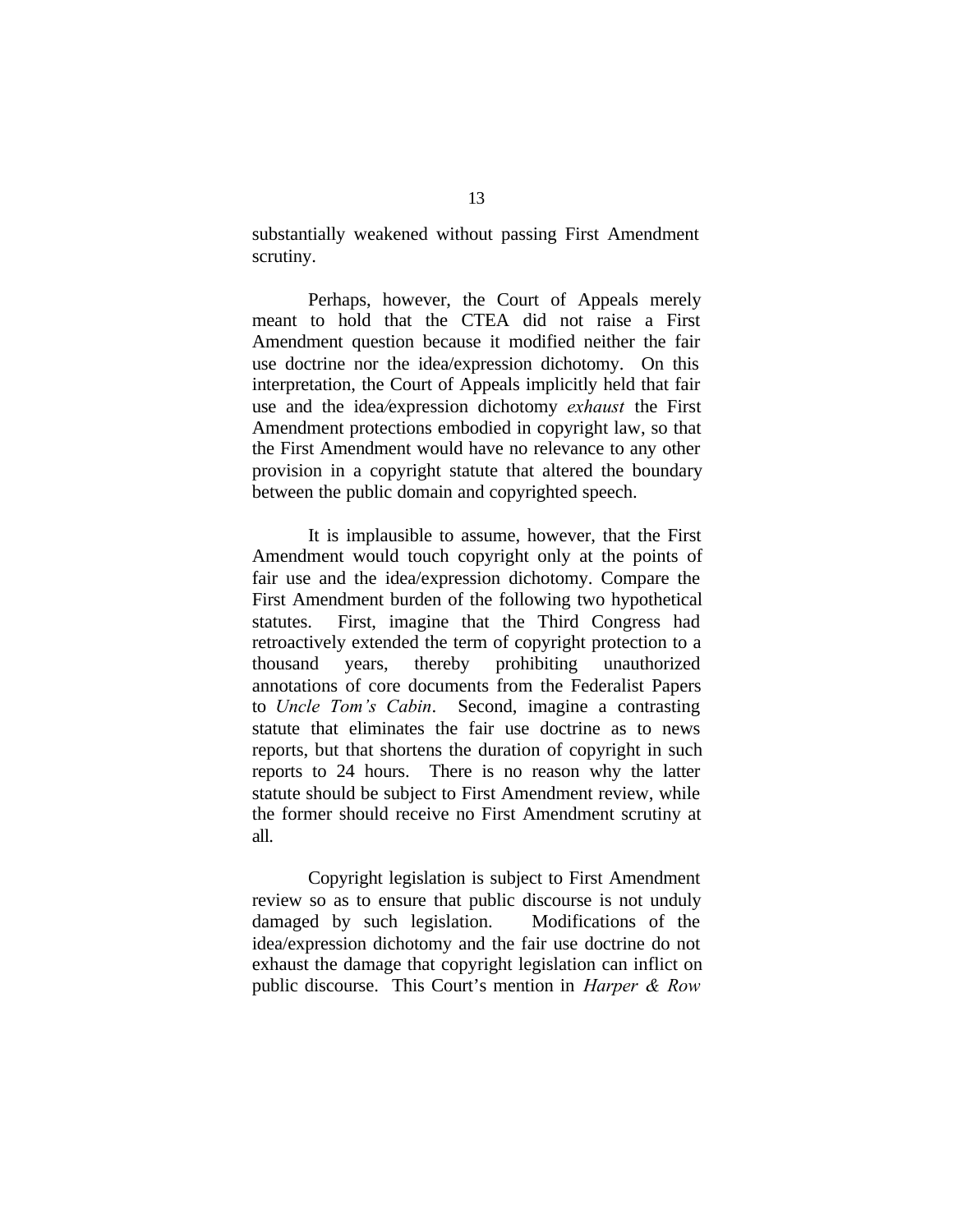of fair use and the idea/expression dichotomy was thus not intended to be exhaustive, but merely to list the two copyright doctrines that were relevant to First Amendment issues in that case. As the Court of Appeals for the Eleventh Circuit in *SunTrust Bank* recently put it, "the balance between the First Amendment and copyright is preserved, *in part,* by the idea/expression dichotomy and the doctrine of fair use." 268 F3d at 1263 (emphasis added). Fair use and the idea/expression dichotomy merely ensure that "courts *often* need not entertain related First Amendment arguments in a copyright case." *Id.* at 1265 (emphasis added).

The recognition in *SunTrust Bank* that the idea/expression dichotomy and fair use doctrine are significant, but not exclusive, elements of the balance between copyright and the First Amendment, is plainly correct. The idea/expression dichotomy cannot provide comprehensive protection to public discourse, because the First Amendment safeguards specific modes of expression, not merely abstract ideas. As this Court stated in *Cohen v. California,* 403 U.S. 15 (1971) "we cannot indulge the facile assumption that one can forbid particular words without also running a substantial risk of suppressing ideas in the process." *Id*, at, 26. Requiring a critic of the Walt Disney Company to write a scholarly article or an editorial rather than publish a cartoon of Darth Vader sporting Mickey Mouse ears is no different than requiring Paul Cohen to write "I object to the draft." The idea/expression dichotomy cannot, then, play the definitive role that the court below attributed to it. It is an important mechanism to avoid conflict with the First Amendment, but only when the infringing expression is not an integral part of the speaker's message.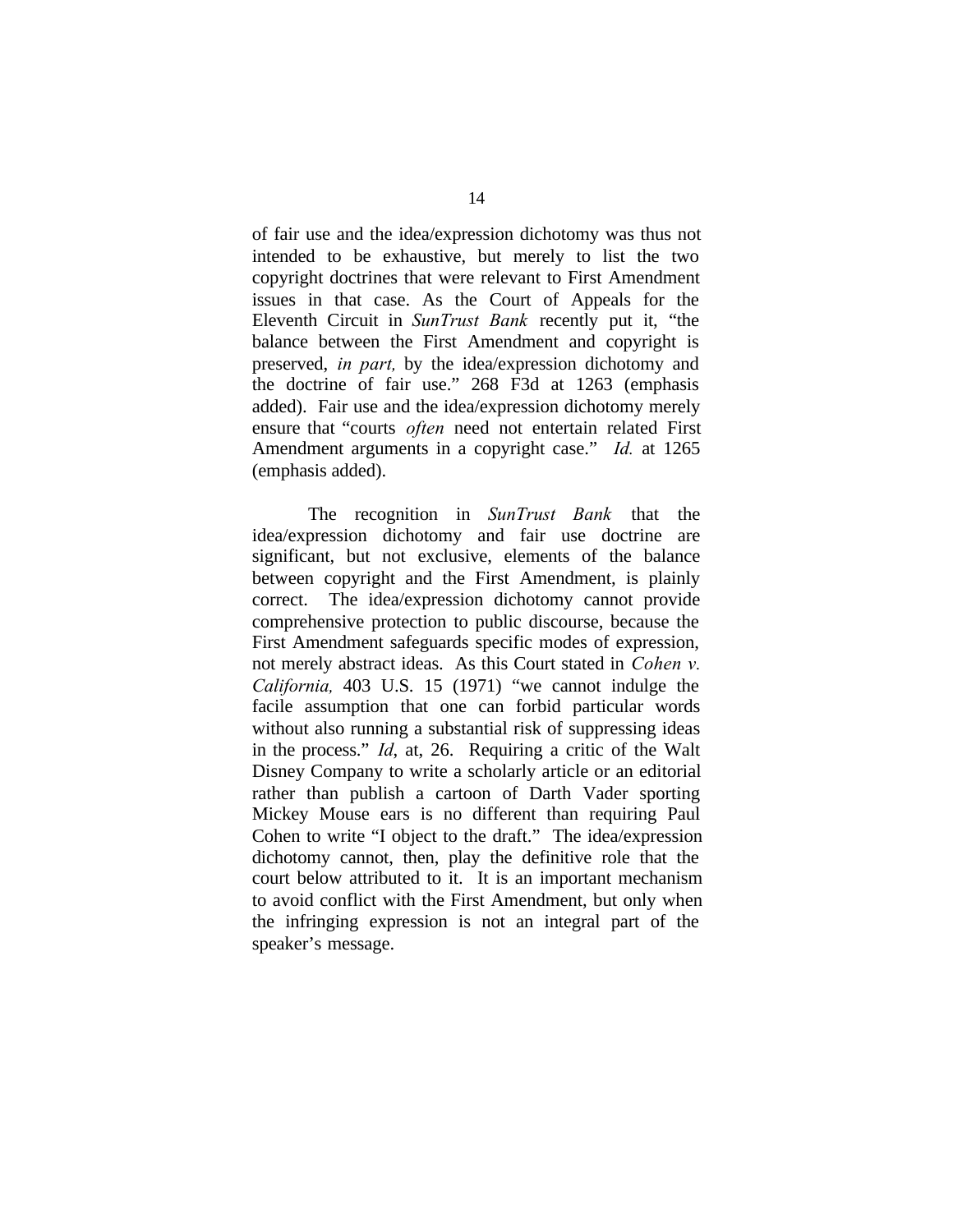Although the fair use doctrine likewise provides important mitigation of the First Amendment burdens imposed by the Copyright Act, it too fails to provide comprehensive First Amendment protection. The doctrine does preserve some freedom of expression for users, but it ultimately remains bounded by the government's interest in providing owners with incentives. The First Amendment, however, may require that this interest be weighed against the relevant costs to freedom of expression in ways that the doctrine of fair use does not admit. A new annotated edition of *Gone With the Wind*, for example, can play an important role in political discourse even though the edition may utilize too much of the original to enjoy the protection of fair use. If Congress extended the copyright period for *Gone With the Wind* to such an extended length of time that the copyright could no longer be said to contribute to the incentives for the novel's creation, surely a First Amendment question would be raised about the suppression of the publication of even such a "derivative" book.

It follows that statutory provisions establishing the temporal reach of copyright must be subject to judicial review to determine whether such provisions meet relevant First Amendment standards. Neither the idea/expression dichotomy nor the doctrine of fair use necessarily render copyright legislation compatible with the constitutional requirements of freedom of expression.

### **III. Legislation That Substantially Expands Copyright Should Be Subject to Heightened First Amendment Scrutiny**

The Copyright Act is a statute that regulates speech. It tells some people that they cannot print or publicly present certain words or images. It is not a law aimed at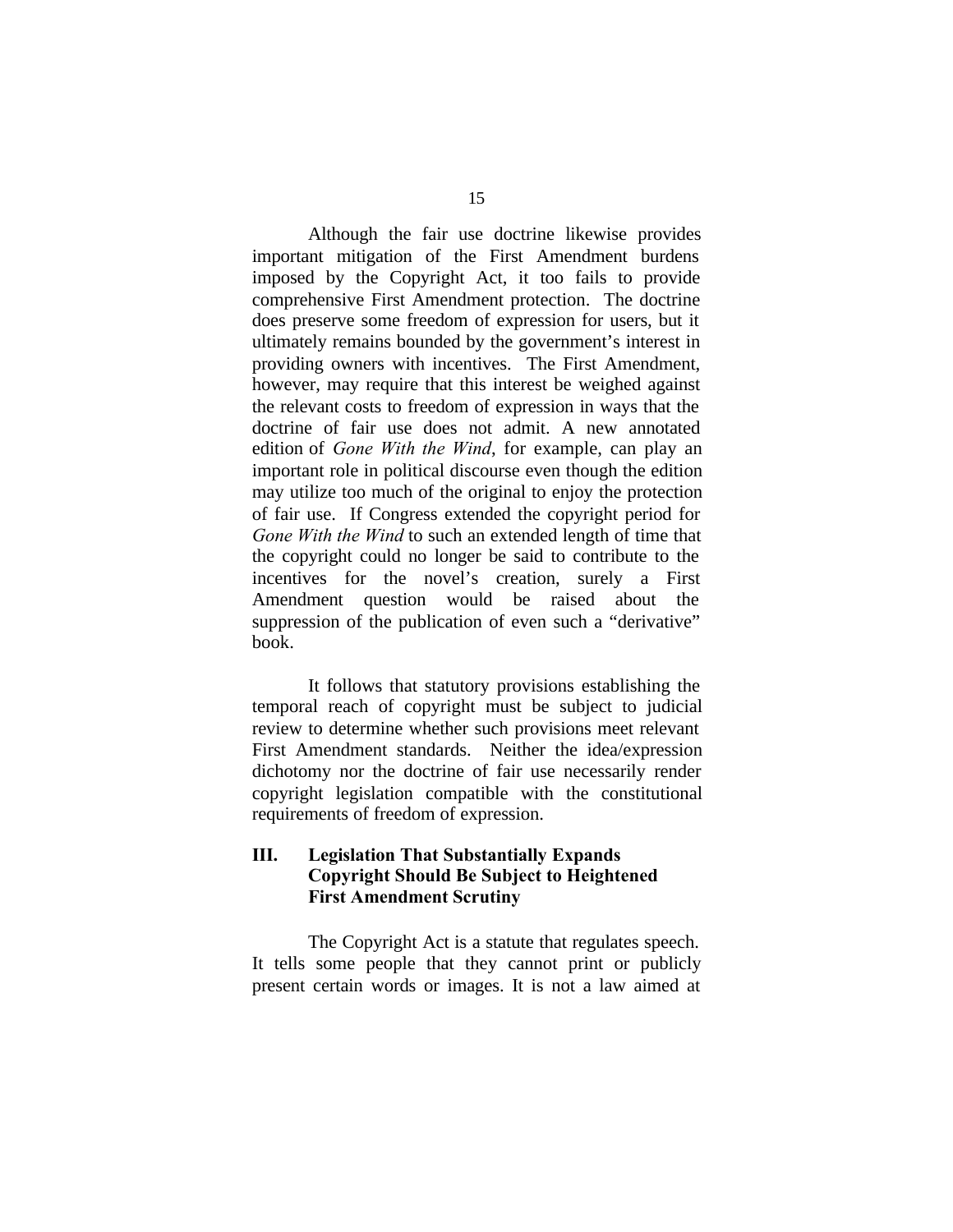general conduct that has incidental effects on expression like a trespass statute or an anti-littering ordinance. It is a law aimed *solely* at expression. It is not a time, place, and manner regulation intended to effectuate non-speechrelated purposes.<sup>5</sup> Its entire purpose and effect is to regulate the production of information, culture, and knowledge. It selectively prohibits printing, publishing, and public expressive performance or display. To paraphrase this Court, if the regulation of printing, publishing, or public performance of materials one deems interesting or evocative is not regulation of pure speech, it is hard to imagine what would be. *Bartnicki v. Vopper*, 532 U.S. 514, 527 (2001). Such regulation requires elevated scrutiny.

Copyright legislation has traditionally been justified in relation to the First Amendment as providing "the engine of free expression." *Harper & Row*, 471 U.S. at 558. This Court has in the past considered legislation with analogous justifications. The cable "must-carry" rules, for example, were justified as facilitating the availability of information "from diverse and antagonistic sources." *Turner I*, 512 U.S. at 663-64; *Turner Broadcasting System, Inc. v. FCC*, 520 U.S. 180, 192 (1997) ("*Turner II*"). But just as in *Turner* the Court found it necessary to review congressional legislation to ensure that it indeed advanced its goal of facilitating diverse discourse, so too must courts review copyright legislation to assure that it also actually functions

 $\overline{a}$ 

 $5$  "[I]n the context of intellectual property, [the] 'no adequate alternative avenues' test does not sufficiently accommodate the public's interest in free expression. Intellectual property, unlike real estate, includes the words, images, and sounds that we use to communicate. . . . Restrictions on the words or images that may be used by a speaker, therefore, are quite different than restrictions on the time, place, or manner of speech." *Cardtoons, L.C. v. Major League Baseball Players Ass'n.,* 95 F.3d 959, 971 (10th Cir. 1996) (citations omitted).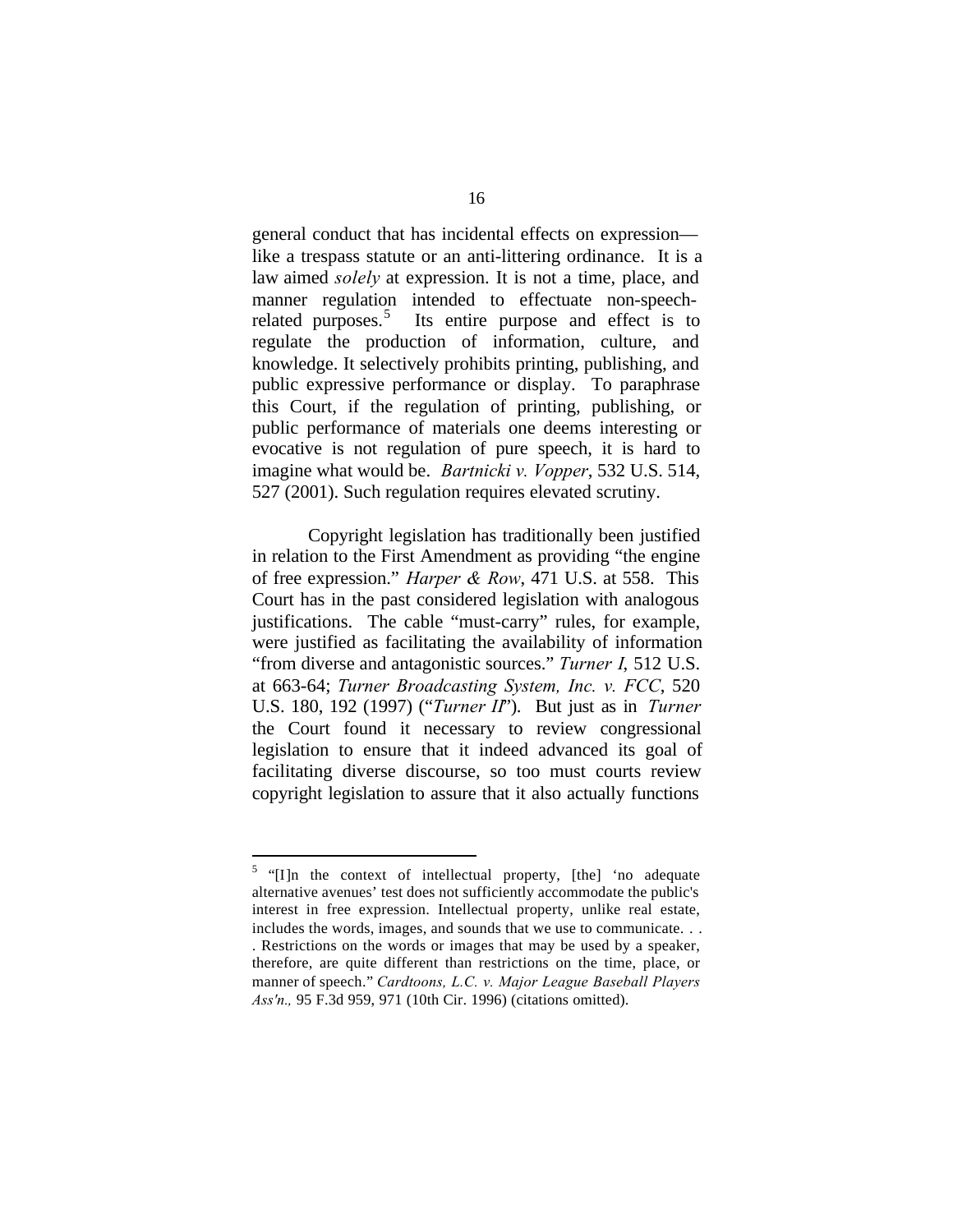as an engine of free expression rather than as a vehicle of censorship.

We agree, of course, that ordinary copyright litigation should not be transformed into a First Amendment battlefield. The central lesson of *Harper & Row* is that the First Amendment should not normally be understood as constraining the application of generally valid rules in run-of-the-mill copyright cases. There is an important distinction, however, between using the First Amendment to review the constitutionality of copyright legislation, and using the First Amendment to second-guess the application of otherwise valid copyright laws. When *Congress* enacts legislation that imposes burdens on speech, even for the purpose of promoting benign ends, courts must review the legislation to ascertain its constitutionality. But when *courts* enforce the terms of otherwise valid copyright statutes, they can be presumed to incorporate relevant First Amendment considerations into their application of the legislation. See *SunTrust Bank,* 268 F.3d at 1265. ("As we turn to the analysis required in this case, we must remain cognizant of the First Amendment protections interwoven into copyright law.") For this reason, no special additional First Amendment review is necessary in ordinary cases involving the application of otherwise valid copyright law.

Fundamental modification of copyright legislation, by contrast, does require judicial scrutiny. Elevated First Amendment review is especially necessary when Congress acts to modify those components of copyright law that serve to avoid conflict with the First Amendment components like the idea/expression dichotomy, the fair use doctrine, or the eventual availability of works in the public domain. Fundamental modifications of these components are not frequent. As Senator Hatch recognized in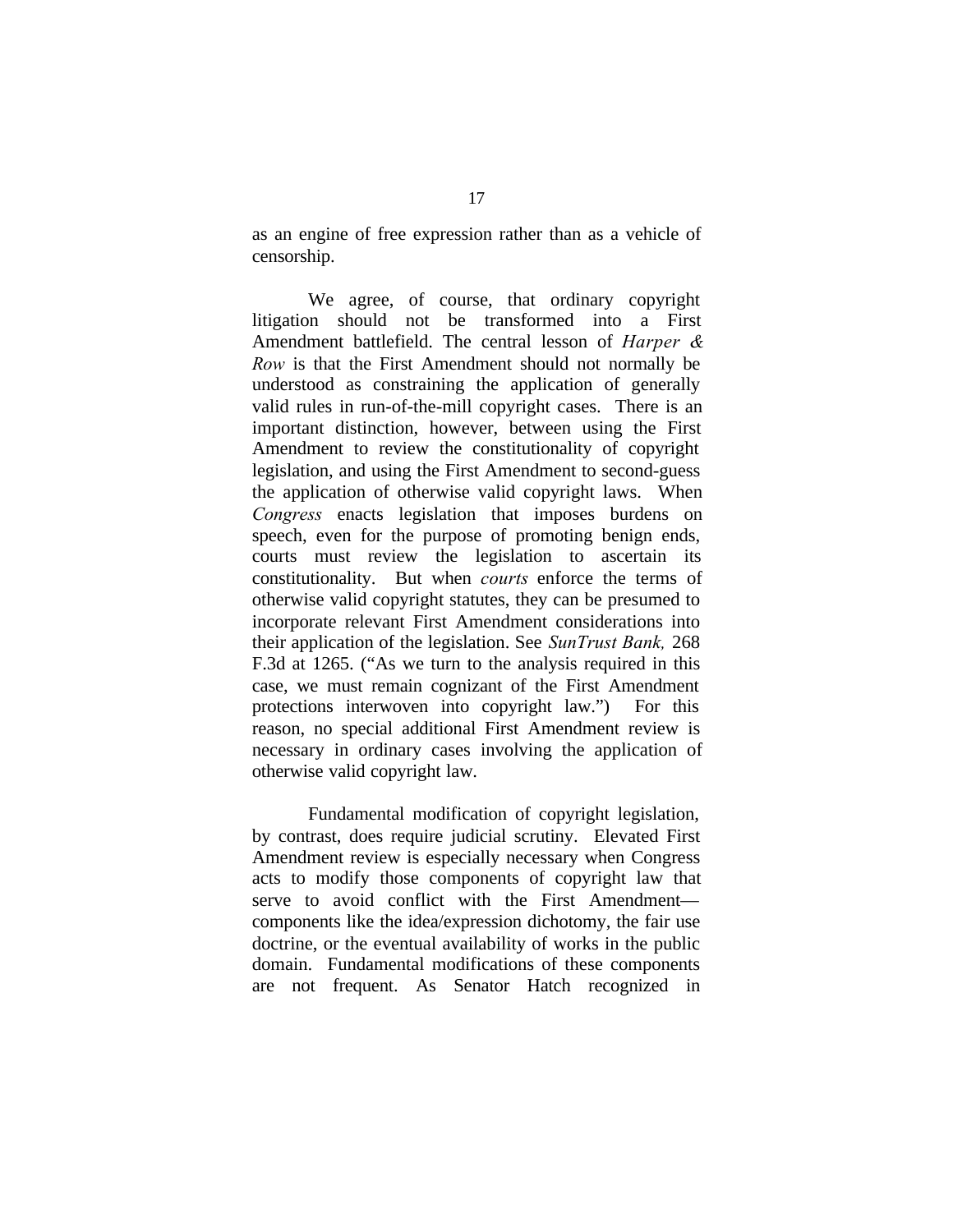introducing the predecessor bill that eventually evolved into the CTEA, "it is a rare occasion when we address the fundamental aspects of copyright protection." 141 Cong. Rec. S3390 (March 2, 1995). But the Senator well recognized that the extension he proposed would introduce precisely such a fundamental change. *Id*.

When Congress acts to alter the basic balance between copyright legislation and the First Amendment, this Court should at a minimum apply the same level of review that it applies to other laws that directly regulate speech in the name of improving the flow of information in society. The "must-carry" rules for the cable industry are an apt analogy. See *Turner I*. Applying *Turner*, congressional efforts to modify the major components of copyright law must at the very least actually serve the government's interest in supplying "the economic incentive to create and disseminate ideas," *Harper & Row*, 471 U.S. at 558, and they must do so in a manner that is no more restrictive than necessary. *Turner I,* 512 U.S. at 662.

It should be stressed that heightened judicial scrutiny is even more important in the context of copyright legislation than it was in the context of *Turner* and the other media regulation cases in which the *Turner* test has been applied.<sup>6</sup> Judicial review is especially significant when the political process is systematically deformed, so that it is unlikely to weigh all the interests affected by legislation. See *United States v. Carolene Products Co.*, 304 U.S. 144, 152 n. 4 (1938), John Hart Ely, *Democracy and Distrust* (1980). Copyright legislation exemplifies the potential for such structural distortion.

 $\overline{a}$ 

<sup>6</sup> *See, e.g.*, *Time Warner Entertainment Co., L.P. v. FCC*, 240 F.3d 1126 (D.C. Cir. 2001).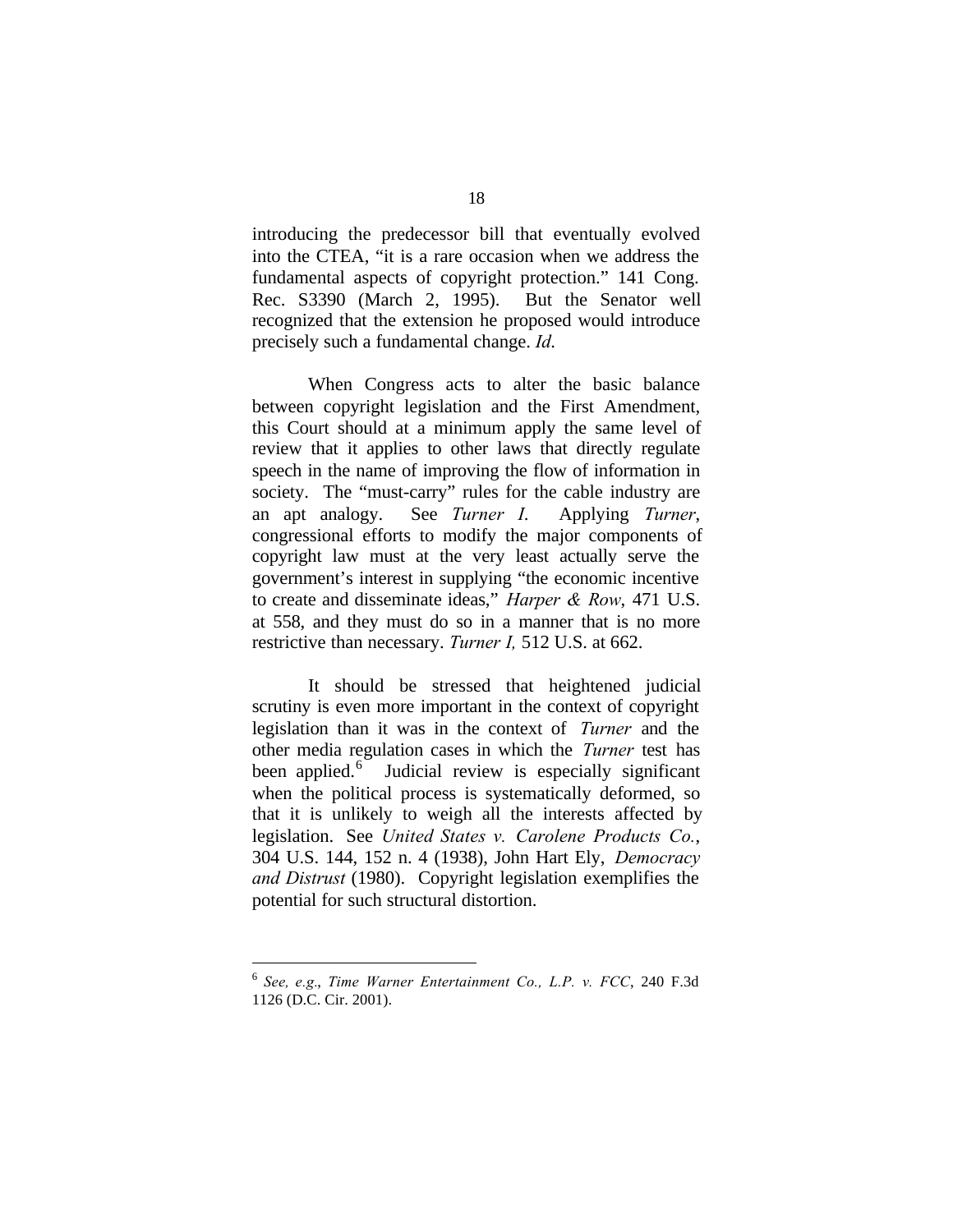In the context of ordinary media legislation, both the parties burdened and the parties benefited are usually well represented in the political process. For example, both the cable carriers who suffered the burden of the must-carry rules at issue in the *Turner* litigation, and the broadcasters who benefited from those rules, fully participated in the political process that produced the relevant regulations. Copyright legislation, by contrast, is not typically enacted with the benefit of such full and representative political participation. The *benefits* of copyright legislation accrue to the current owners of copyrights, who accordingly have every incentive to advance their present and palpable interests. But the *burdens* of copyright legislation are usually imposed upon diffuse members of the public, and most especially upon those who are not yet born or who are too young to articulate their interest in a copyright law that would more effectively protect their freedom of expression by shortening the duration of the copyright period. Opposition to copyright legislation is thus not fully representative.

The CTEA is a quintessential example of the kind of rent-seeking statute one would expect to result from this structural distortion. Retroactive extension of copyright in particular provides an immediate windfall for the owners of aging copyright inventories. Unsurprisingly, therefore, the Chief Executive Officer of Disney was described as being quite explicit about the importance of the CTEA to his company when he visited the Majority Leader of the Senate a week before the latter co-sponsored the bill. *See* Alan K. Ota, *Disney in Washington: The Mouse That Roars*, Congressional Quarterly (August 8, 1998), 2167. Copyright owners were heavily represented in committee hearings in both houses, counterbalanced only by a rare academic voice. See 144 Cong. Rec. S11672-73 (Oct. 7, 1998); H. R. Rep. No. 105-452 at 5 (1998). The bill itself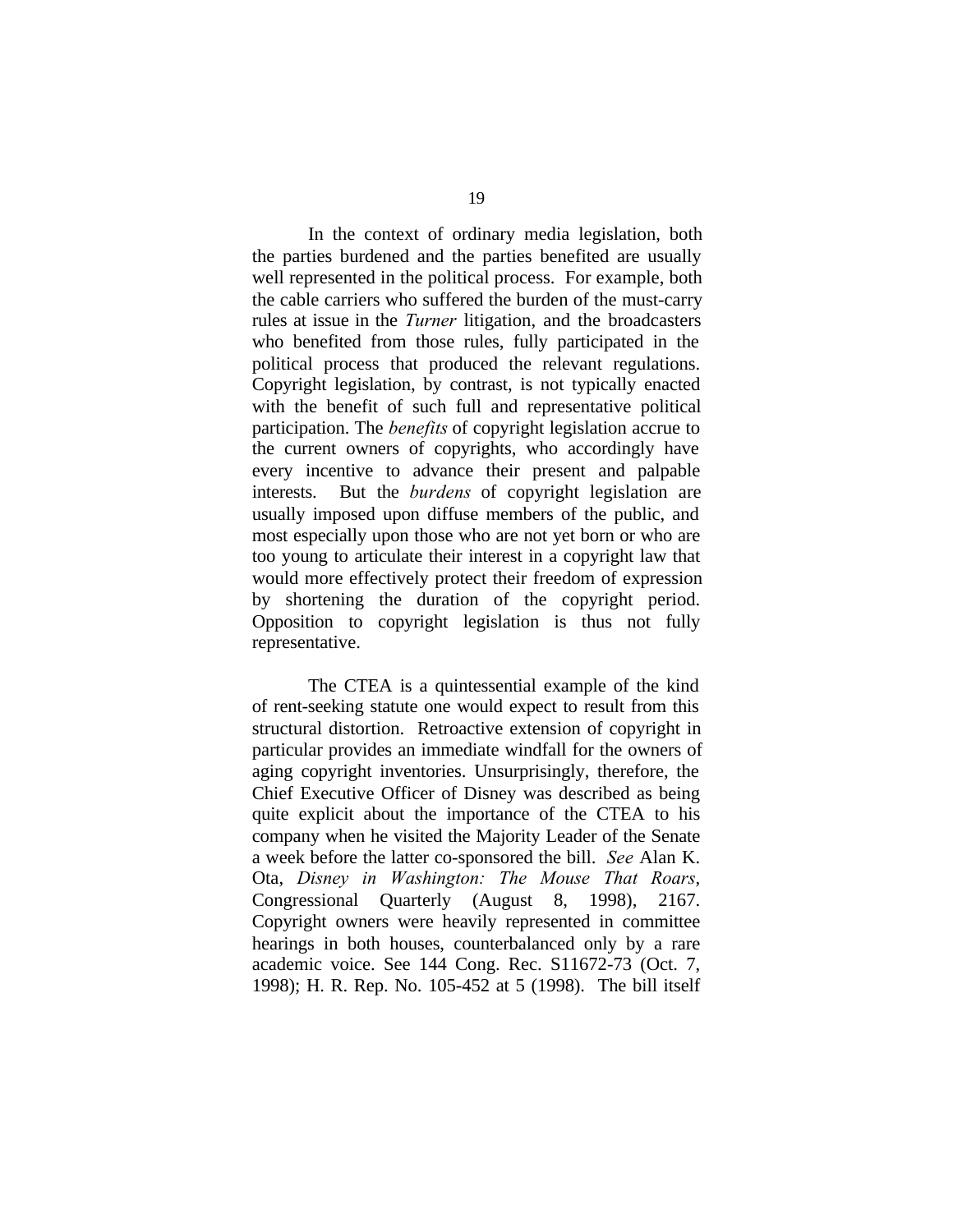was enacted in a single day—discharged by the Committee on the Judiciary, passed by the Senate by Unanimous Consent, considered by the House under suspension of the rules and agreed to by voice vote, all on October 7, 1998.

Although the benefits of copyright extensions to discrete industries are palpable and concrete, the costs of such extensions to future users are diffuse and intangible. Alice Randall, author of *Wind Done Gone*, was but a child when the term of protection for *Gone With the Wind* was first extended, long before she could imagine that the extension would allow a district court to ban her book fiftytwo years after Margaret Mitchell's death. See *SunTrust Bank v. Houghton Mifflin Co.*, 136 F. Supp. 2d 1357 (N.D.Ga. 2001), *reversed*, 268 F.3d 1257 (11th Cir. 2001). Her case is far from unique. Most potential users of copyrighted works rarely appreciate that their speech will be curtailed in a generation or more by a presently enacted statutory expansion of the Copyright Act. Predictably, therefore, opposition to the CTEA was confined to a smattering of academics and librarians, whose job it is to consider remote and diffuse consequences of legislation.

Copyright legislation typically produces such systematic structural distortions of the political process, and these distortions will always skew copyright legislation towards ever-increasing protection, with only occasional exemptions where specific harms are directly borne by cohesive interest groups such as broadcasters, cable operators, or software producers. Because copyright legislation restricts the fundamental right to communicate, elevated judicial scrutiny is required to ensure a proper balance between the state's interest in promoting copyrighted expression and the public's interest in freedom of expression.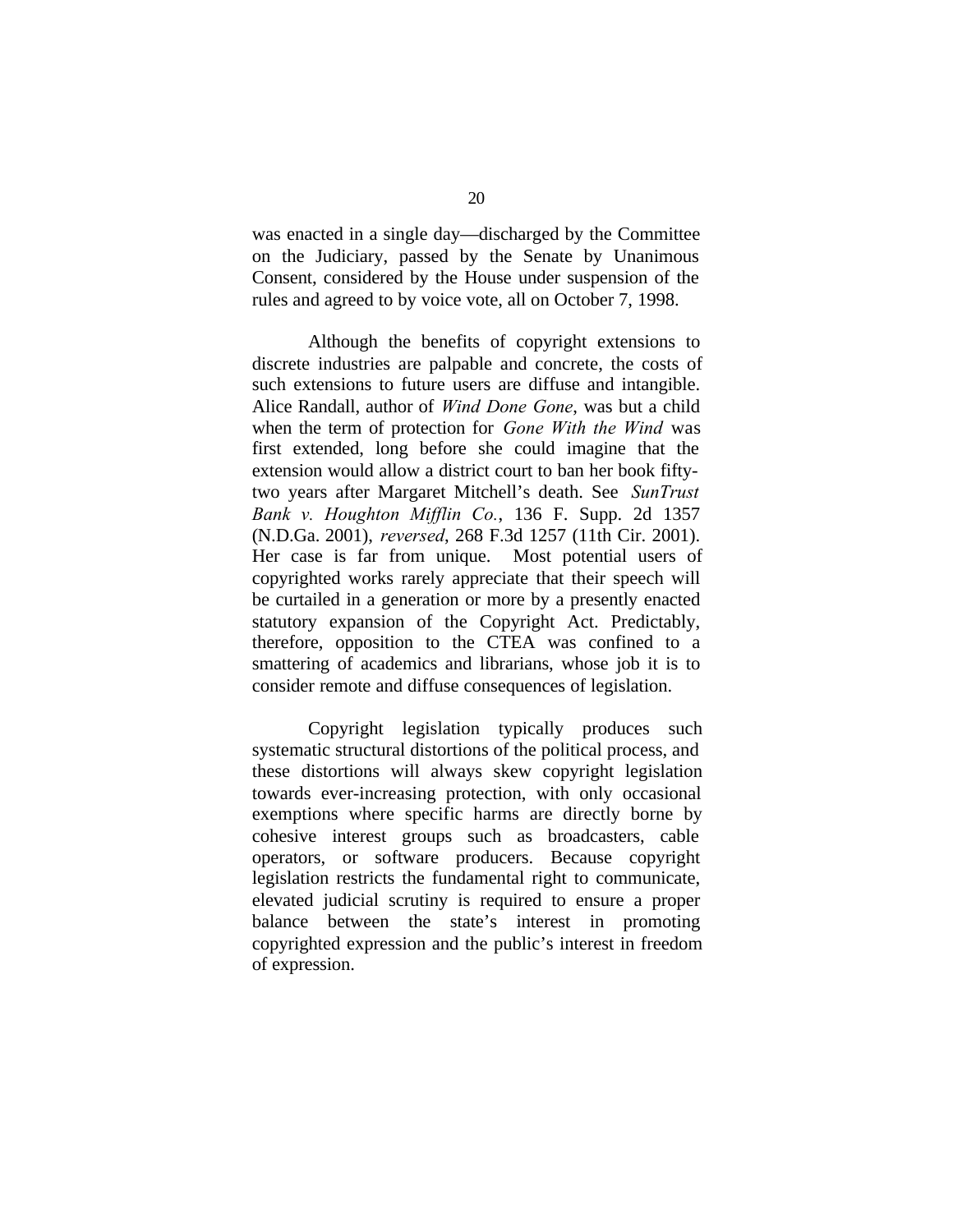In the procedural context of this case, the Court need not decide the precise level of applicable scrutiny to apply to the CTEA. In *Turner II*, this Court seemed to embrace the proposition that intermediate scrutiny was required in the context of a congressional statute seeking to further expression by differentially burdening the speech rights of distinct parties. *Harper & Row* describes copyright law in exactly these terms. While copyright law serves as "the engine of free expression" "[b]y establishing a marketable right to the use of one's expression," *Harper & Row*, 471 U.S. at 558, it also burdens speech in ways that must be mitigated by "First Amendment protections already embodied in the Copyright Act." *Id.* at 560.

Although *Turner II* suggests that a form of intermediate scrutiny should be applied to the CTEA, this Court need not now decide the precise level of scrutiny applicable to the different settings that might arise in the context of copyright legislation. The level of review appropriate to this case might best be left in the first instance to the Court of Appeals. All that is necessary at this stage in the litigation is to hold that copyright legislation should not be categorically immune from First Amendment review, and should be subject to some degree of elevated scrutiny.

## **IV. The Categorical Exclusion is Necessary to the Holding Below, as the CTEA is Unlikely to Survive Any Degree of Close Scrutiny**

Were this Court to remand to the Court of Appeals with instructions to apply some form of elevated scrutiny to the CTEA, the statute would in our judgment be highly unlikely to survive. The statute was upheld by the Court of Appeals only because it utterly refused to apply any First Amendment review at all.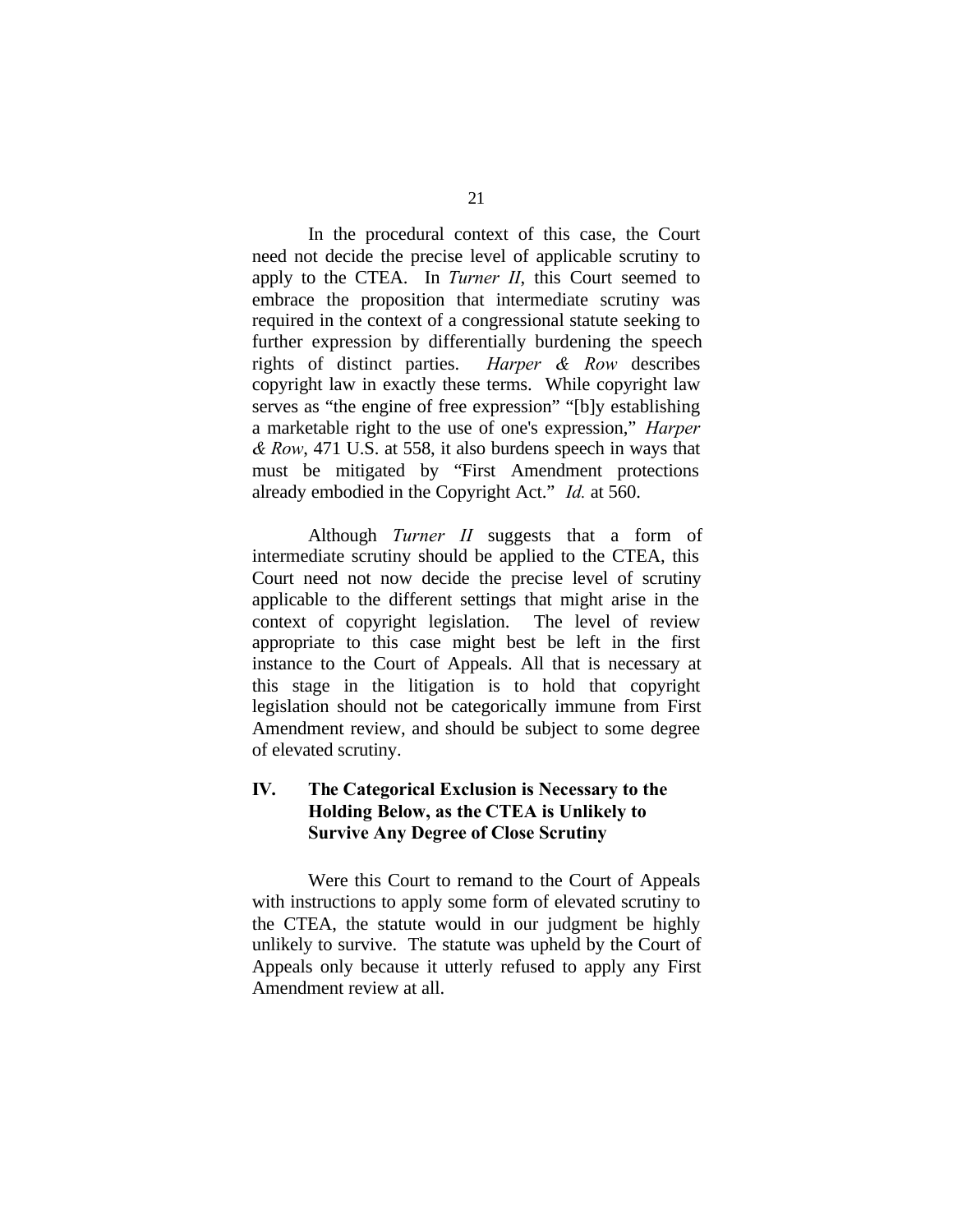The CTEA extends the term of copyright from life of the author plus fifty years, to life of the author plus seventy years, or, where the copyright is initially vested in a corporation, from seventy five to ninety five years. *See* Pub. L. No. 105-298, § 102(b), 112 Stat. 2827 (1998). It does so not only prospectively, but retrospectively as well. *See Id.* § 102 (b) & (d).

Had the Court of Appeals subjected the CTEA, in particular its retrospective application, to elevated First Amendment review, it is highly unlikely that important aspects of the statute would have been upheld. The justification for the Act is substantially weaker than that of other statutes which have been held unconstitutional, or which, though upheld, were understood to have presented hard cases.<sup>7</sup> The CTEA was enacted pursuant to Article I, Section 8, cl. 8 of the Constitution. Its constitutionally mandated goal is therefore to "suppl[y] the economic

 $\overline{a}$ 

 $7$  This Court, for example, subjected the must-carry rules to substantially more searching scrutiny than the court below applied to the CTEA, even though the *prima facie* (and, as it turns out, ultimate) economic justification for the must carry rules was substantially more sound than the economic rationale of the retroactive extension of copyright. See *Turner* II, 520 U.S. at 197-224. Another example is provided by a different panel of the Court of Appeals for the D.C. Circuit, which recently struck down the vertical and horizontal ownership rules imposed by the Federal Communications Commission on cable operators. Those rules—though held insufficiently justified were based on a substantially more plausible economic rationale than any justification that could be offered in support of the CTEA. *See Time Warner Entertainment Co. v. FCC*, 240 F.3d 1126 (D.C. Cir.) *cert. denied sub nom. Consumer Fed'n of Am. v. FCC*, 122 S.Ct. 644 (2001) (FCC argued, for example, that a minimum of four national cable operators was necessary to give unaffiliated programmers sufficient access to cable outlets for their programming without market distortion, whereas the Court of Appeals held that the Commission had not established that a national duopoly would not have sufficed).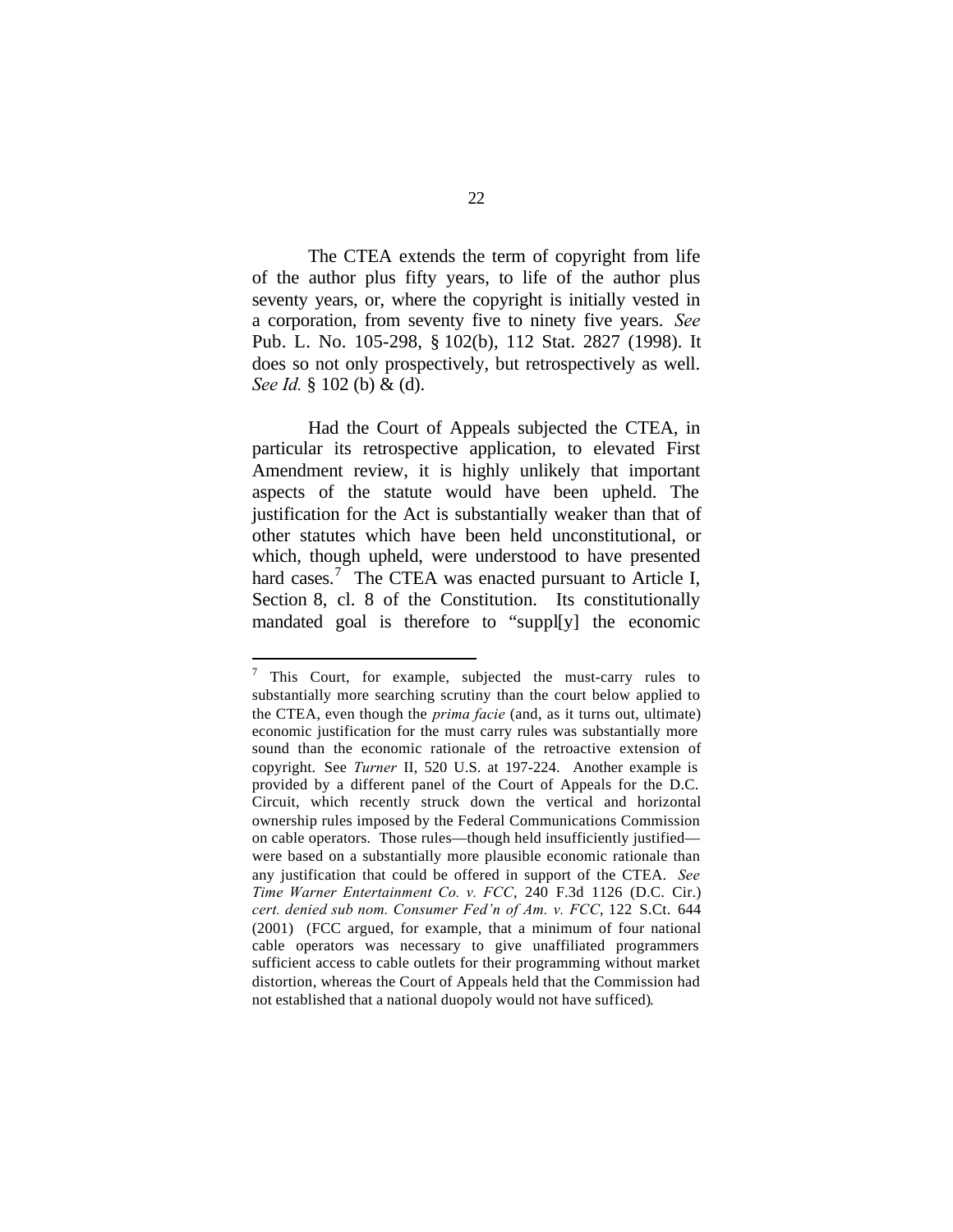incentive to create and disseminate ideas." *Harper & Row*, 471 U.S. at 558. The Senate Report on the predecessor bill indeed suggested that authors "are able to bargain for the present value of the projected income from commercial exploitation of the work over the course of the entire copyright term. The additional value of a longer term will, therefore, be reflected in the money received by the author for the transfer of his or her copyright, leading again to increased incentives to create." S. Rep. No 104-315 at 12 (1996).

It is not at all clear, however, that the CTEA's *prospective* extension of the copyright terms, much less its retroactive extension, can be justified in terms of the creation of economic incentives. The discounted present value of any revenue stream to be captured eight decades or more in the future is virtually non-existent. *See* Stephen Breyer, *The Uneasy Case for Copyright: A Study of Copyright in Books, Photocopies, and Computer Programs*, 84 HARV. L. REV. 281, 323-29 (1970); William M. Landes & Richard A. Posner, *An Economic Analysis of Copyright Law*, 17 J. L. STUD. 325, 361-62 (1988). We can calculate, for example, how much an author might presently expect to receive in return for one million dollars of royalties 85 years hence, or what the current value of these million dollars would be to investors invited to finance a movie. Using a conservative (relative to media investment risk) business discount rate of 10-12%, the present value of these expected one million dollars is only between \$303 and \$66, barely enough to cover the cost of a modest lunch for prospective investors. Imagine the responses a movie producer would get from the investors gathered at this lunch were he to promise them that they will indeed reap these riches eighty or ninety years hence.

If the CTEA's *prospective* extension of copyright terms is hard to justify in terms of the creation of economic incentives, the CTEA's *retrospective* application of this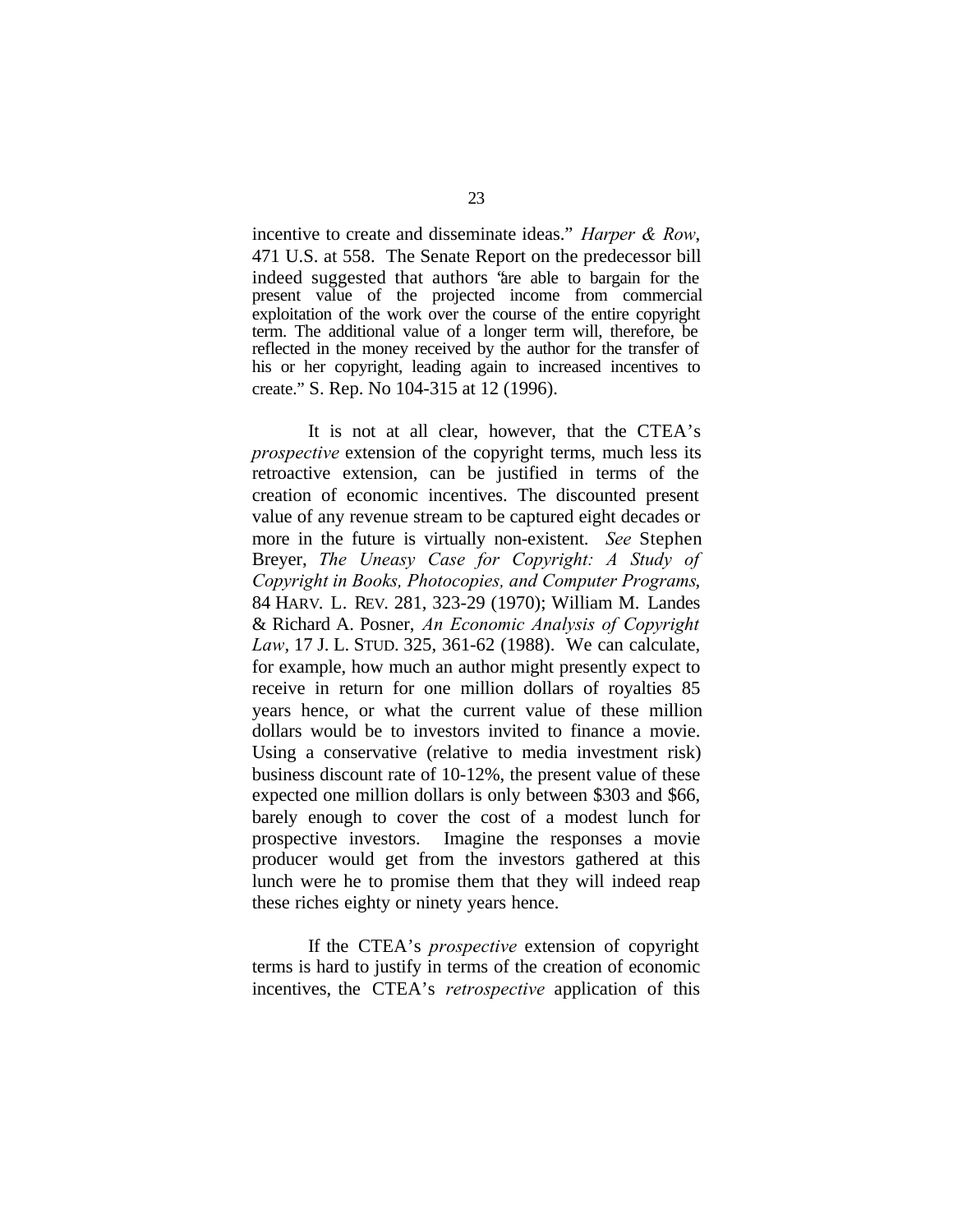extension creates no economic incentives at all. A retroactive extension of copyright term applies by definition to works that have already been created and copyrighted. Absolutely no incentive is necessary to ensure the creation of *these* works, because they have already been created. Incentives existing prior to the CTEA were evidently sufficient to bring them into being. *See* Landes & Posner, *supra*, at 362; Melville B. Nimmer, *Does Copyright Abridge the First Amendment Guarantees of Free Speech and Press?*, 17 UCLA L. REV. 1180, 1194- 95 (1970). And yet, as the history of the CTEA makes clear, it is precisely retroactive application that introduces the greatest distortion of the political process, for it is the risk-free immediate windfall on aging inventories that was the greatest payoff for lobbying in support of the CTEA's term extension.

Perhaps cognizant of the woeful inadequacy of the incentives-based justification for the CTEA, legislative history suggests three additional justifications for the CTEA, discussed extensively in the Senate Report from 1995 and restated perfunctorily in the House Report from 1998. The three reasons are: First, harmonization with Europe; second, increasing life span and a supposed resultant need to adjust the term to assure a royalty stream during the lifetime of both the author and at least one additional generation; and third, the preservation of existing works.

This Court need not actually review these justifications at this time, but need only remand to the lower court to consider them. It is the role of the courts below to scrutinize these alternative justifications and to judge their sufficiency. It is clear, however, that the government will find it difficult, if not impossible, to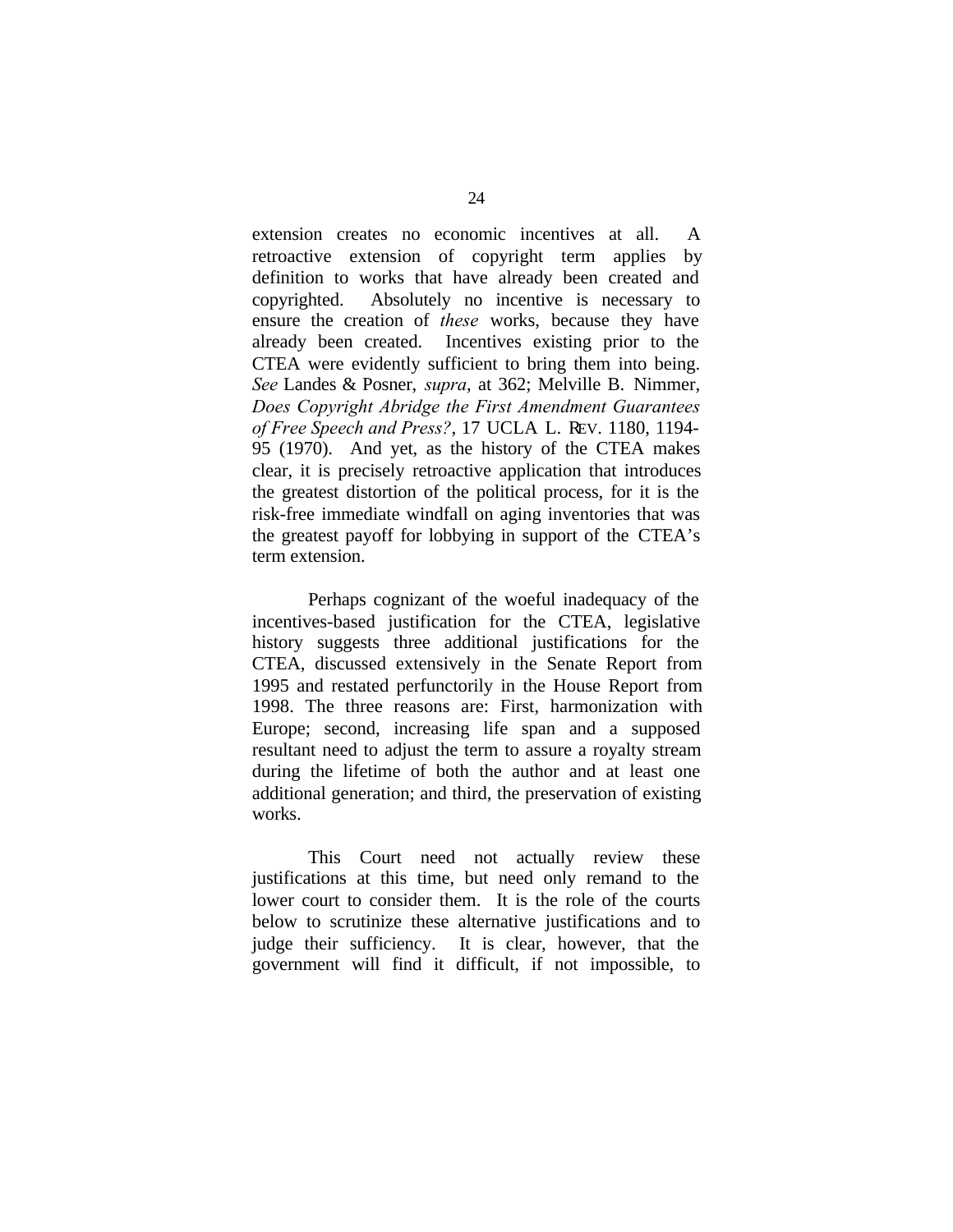justify the CTEA in its entirety in the face of appropriately heightened scrutiny.

 "Harmonization" with nations that protect speech less than does the United States is not a legitimate government interest. The Government could not impose prior restraints on hate speech, citing as its important interest the fact that it had signed a treaty obligation to do so. A mere policy preference for harmonizing with the longer protection periods available in Europe is accordingly an inadequate justification for extending copyright terms in ways that unduly damage public discourse. That Europe's nations have chosen a different balance between freedom of speech and social policy is not a legitimate reason for restricting American freedom of speech. Moreover, there is no evidence in the legislative record to support the rather surprising claim that American competitiveness depends on revenue streams from 75-year-old materials, or that the Government could not have persuaded the European Union to treat American companies no worse than it treats its own companies. Plainly, the industry lobbies responsible for term extension are much more interested in using the harmonization argument to tax American consumers for an additional twenty years than they are, for example, in receiving national treatment in Europe. Here again the CTEA bespeaks more of a Congress beholden to industry lobbying than of reasoned balance between the promotion of copyrighted expression and freedom of speech.

The argument about the need to adjust the law to account for longer life spans fares no better. It is simply a romanticized version of the incentive argument. Neither teen pop stars nor octogenarian composers are likely to be affected by the prospect of great grandchildren living on the revenue flow from their royalties eighty or a hundred and twenty years hence, any more than would the investors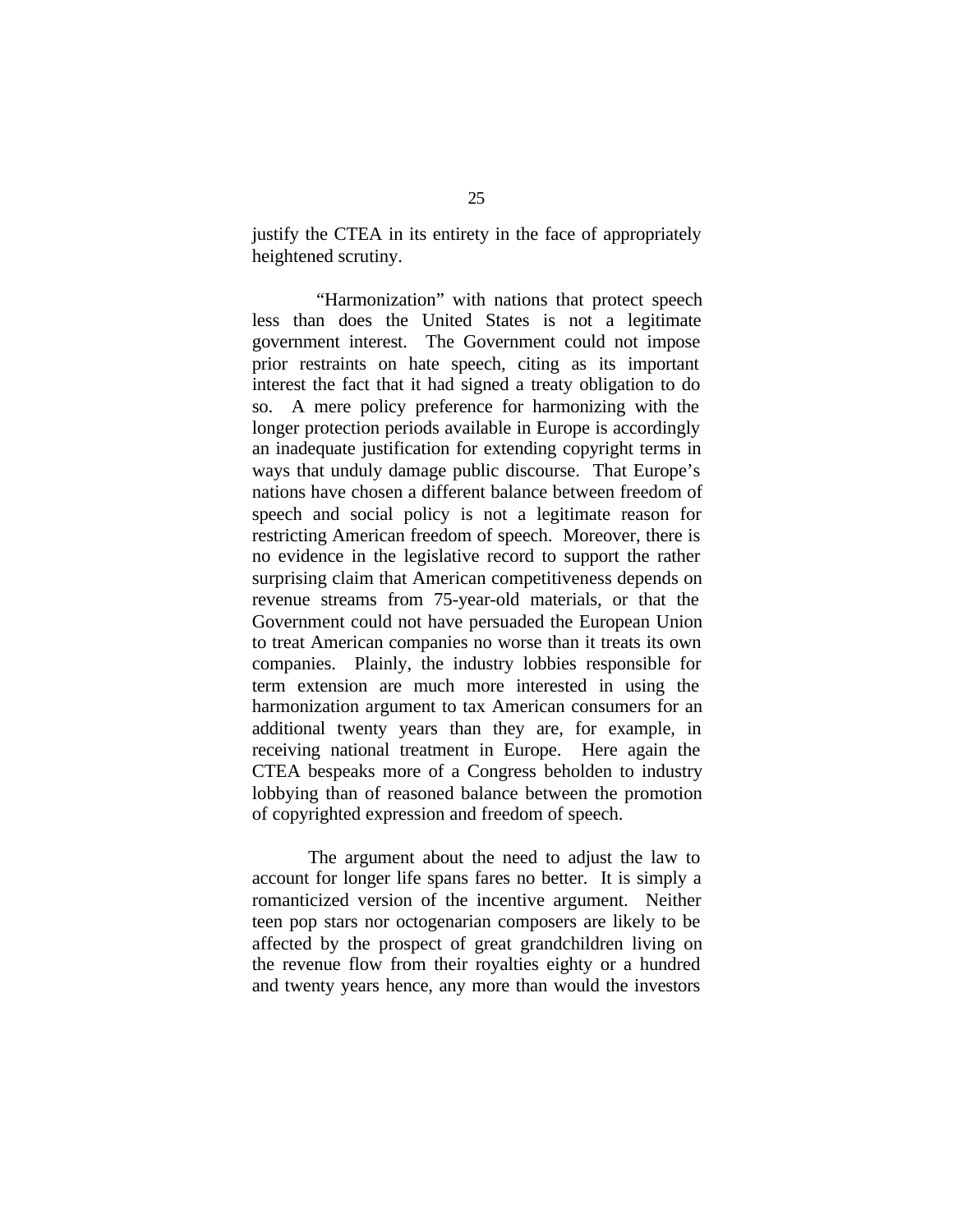gathered at the movie producer's lunch be likely to be impressed by revenue streams many decades removed. Indeed, lengthening life span already increases the average length of protection because the term of a copyright is pegged to the life of the author, thereby allowing owners to save more over the term of a copyright so as to support their offspring after the copyright expires.

The argument about *preserving* existing works, rather than providing incentives for the creation of new works, is no more convincing than the first two justifications proffered. There is no evidence that the preservation of existing works presents an actual problem. The ease with which we can access old books from Plato to Kant, Shakespeare to Dickens**,** suggests that there is little that needs to be done for books. Neither is there a dearth of recordings of Mozart's music. Perhaps there is some special problem for film or rare musical recordings. If so, Congress can address the problem by a variety of less restrictive means aimed to help actual restorers. These could range from tax benefits or targeted subsidies, to misappropriation-type rules that prevent slavish copying of restored works by competitors. Any of these options would be substantially less restrictive than an across-the-board retroactive extension of all copyrights, which would not only afford statutory protection to preserved versions of old works, but would also prohibit all new works that are in any way "derivative" from these old works. *Turner II*, 520 U.S. at 253-56 (O'Connor, J. dissenting) (describing competition regulation and subsidy as less restrictive alternatives to the "must carry" legislation in question there).

Perhaps there are other, good reasons to support the CTEA's retroactive extension. It is unnecessary, however, for this Court to prejudge the weight and sufficiency of